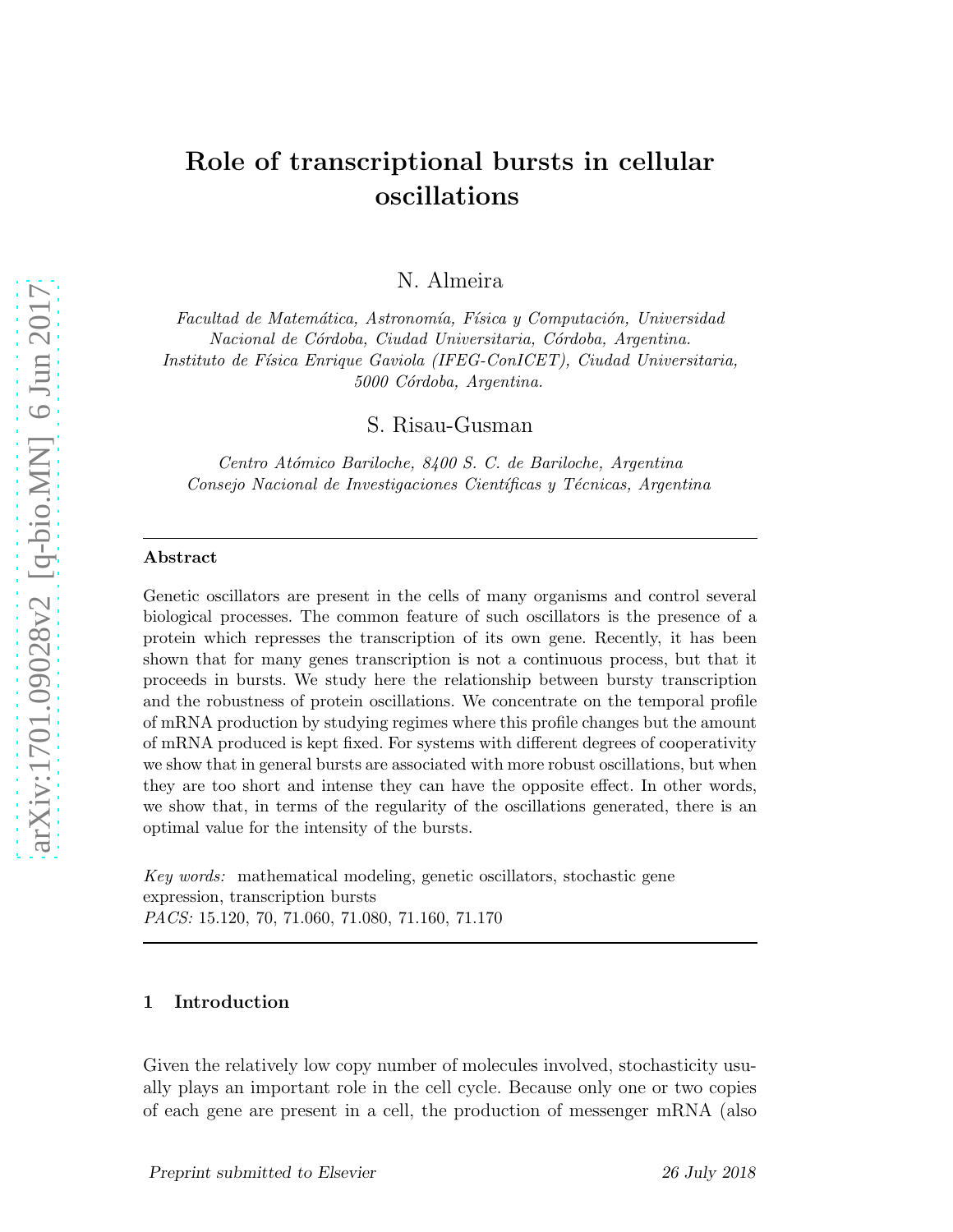called gene expression) is a process where stochastic effects are particularly relevant [\[1\]](#page-18-0). Experimental studies carried out on several organisms, ranging from yeast [\[2\]](#page-18-1) and E. coli [\[3\]](#page-18-2) to mammals [\[4](#page-18-3)[,5\]](#page-18-4), have found that the number of mRNA molecules presents large variations from cell to cell. Moreover, it has been shown that in general gene expression proceeds in short but intense bursts followed by relatively long periods during which the gene is 'silent'. However, it is not yet clear whether this bursty transcriptional dynamics is governed by processes acting on the whole genome or whether these processes are gene-specific [\[6\]](#page-18-5).

The first question that arises is what can be the benefits (if any) of having large levels of noise in gene expression [\[1\]](#page-18-0). It has been shown that stochastic expression of a very specific gene is necessary for the development of the retinal mosaic that is so characteristic of the fruit fly (Drosophila) [\[7\]](#page-18-6). One early example of mathematical modelling has suggested that stochastic gene expression can also underlie the phenotypic variations that are observed in some colonies of both eukaryotic and prokaryotic cells [\[8\]](#page-18-7). In turn, other mathematical models [\[9\]](#page-18-8) have shown that such phenotypic variability could confer an adaptive advantage in fluctuating environments. This was later confirmed by experiments with yeast strains [\[10\]](#page-18-9).

Noise in gene expression induces large fluctuations in the abundances of the proteins encoded. For most proteins, however, there is a well defined steady state about which this fluctuation occurs. But there are some proteins whose abundance is known to have a cyclical variation throughout the day. The best example are the proteins involved in the circadian clock [\[11\]](#page-18-10), but there are other proteins whose abundance oscillates with shorter, ultradian, periods (see e.g. [\[12\]](#page-18-11)). The basic mechanism of these oscillators is a feedback loop involving one or more proteins that repress the transcription of their own genes. Bursty transcription seems to be the dominant form of gene expression (at least for humans [\[13\]](#page-18-12)) and it has recently been shown that this may also be the case for circadian genes [\[5,](#page-18-4)[14\]](#page-18-13).

One important difference between circadian and non circadian genes is that in the former the bursts in transcription can be caused by the very protein that the gene encodes. The relationship between protein abundance and transcriptional bursting is thus much less straightforward. The circadian clock is composed of many cellular oscillators, and it controls many behaviours. As a consequence, the cellular clocks should be as accurate as possible. It is then natural to ask what is the relationship between the fundamental stochasticity of transcriptional bursting and the regularity of protein oscillations and, moreover, whether it imposes any fundamental limit on these oscillations. These are the questions that we address in this paper.

We study the stochastic version of a simple genetic oscillator with one feedback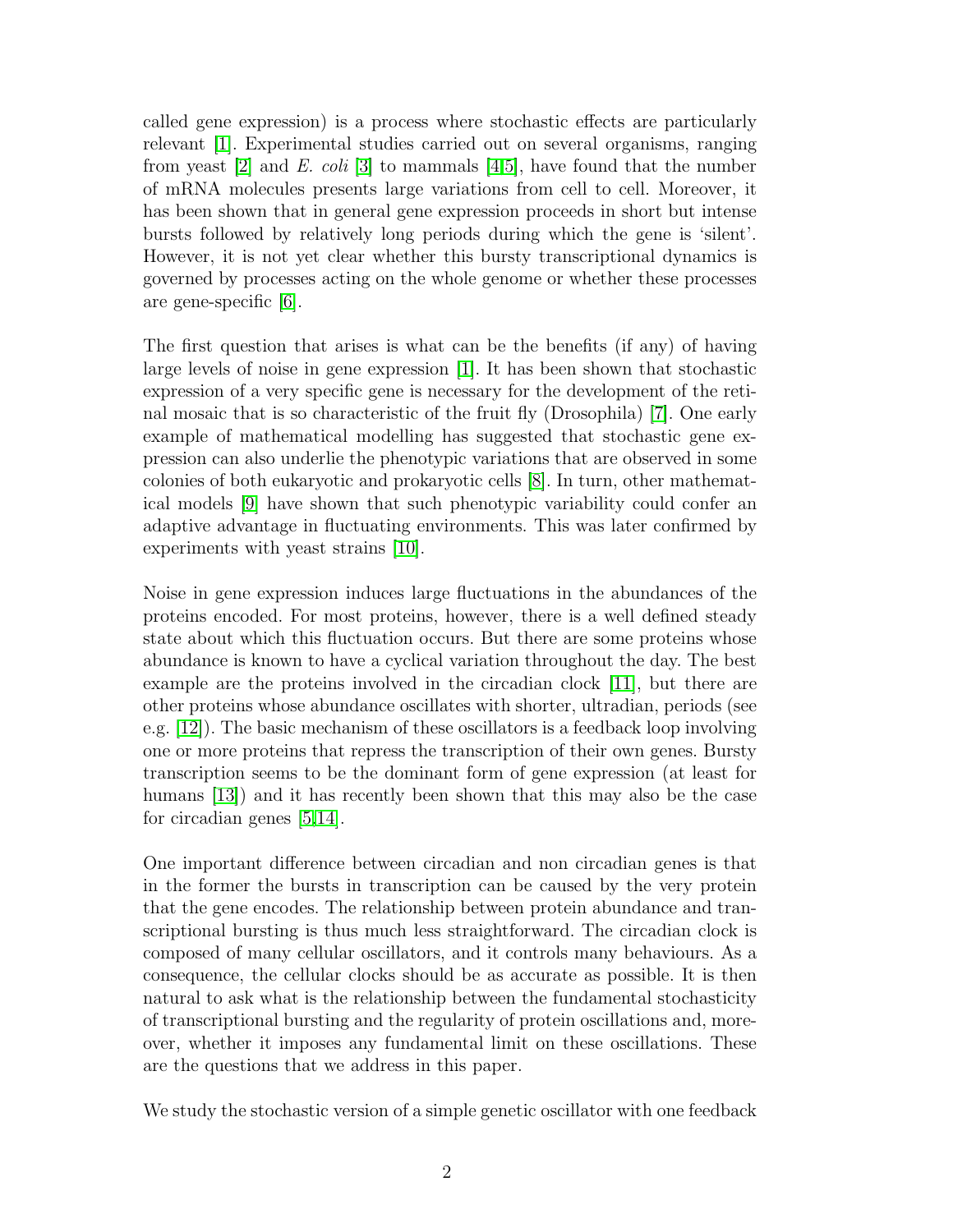loop for a protein that can pass through two different states. In order to study the effect of cooperativity in the repression of the gene, we consider systems with three different degrees of cooperativity. In section [2](#page-22-0) we present the stochastic model and the deterministic equations associated with it. In section [3](#page-5-0) we give a quantification of the quality of oscillations and relate it to the amount of bursting. Section [4](#page-10-0) provides a simplified theoretical treatment, for a better understanding of the results given in the previous section. In the last section we summarize and discuss our main results.

#### 2 Model of a genetic oscillator

We consider a genetic oscillator composed by a protein, its messenger RNA and the gene that expresses it. We assume that, when it is not being repressed, the gene is in the active state (noted as  $D_0$ ). In other words, we assume that the gene is always associated with its activator. This models the fact that, in some circadian oscillators, the activator of the gene is constitutively expressed in the cell [\[15\]](#page-19-0). When active, the gene 'produces' mRNA  $(M)$  at a rate  $k_1$ . We assume that the protein passes through two states before being degraded. Translation takes place at a rate  $k_3$ , generating the first state of the protein  $(P_1)$ . This is then converted into the second state of the protein  $(P_2)$  at a rate  $k_4$ . This models the phosphorylations that circadian proteins are known to undergo [\[11\]](#page-18-10), or its entrance to the nucleus. When in the second state, the protein closes the feedback loop by repressing the activator, thus turning off the gene  $(R)$ .

In most deterministic circadian models it is assumed that there is some degree of cooperativity in the repression of the activator by  $P_2$  [\[16\]](#page-19-1). This is usually modelled by introducing a Hill term in the differential equation for M. In our stochastic model cooperativity is enforced by assuming that n copy molecules of  $P_2$  are needed to repress the activator. Thus, the gene passes through n different states  $(D_i, i = 0, \ldots, n-1)$  before being completely repressed. For simplicity we assume that the rate of production of mRNA is the same in all active states. In this paper we have studied the cases of  $n = 1$  (no cooperativity),  $n = 2$ , and  $n = 3$ . In the following all the equations will be written for the case  $n = 3$  but the modifications necessary for the other cases are straightforward.

We have also assumed that the degradation of the protein is mediated by an enzyme  $(E)$ , whose abundance is assumed to be constitutive and given by  $E_0$ . The protein and the enzyme form a complex C which degrades the protein at rate  $k<sub>6</sub>$ , thus freeing a copy of the enzyme. This is a gross simplification of the complex degradation paths of a protein, but at least it allows us to model the saturation of those paths. Furthermore, it has been shown that degradation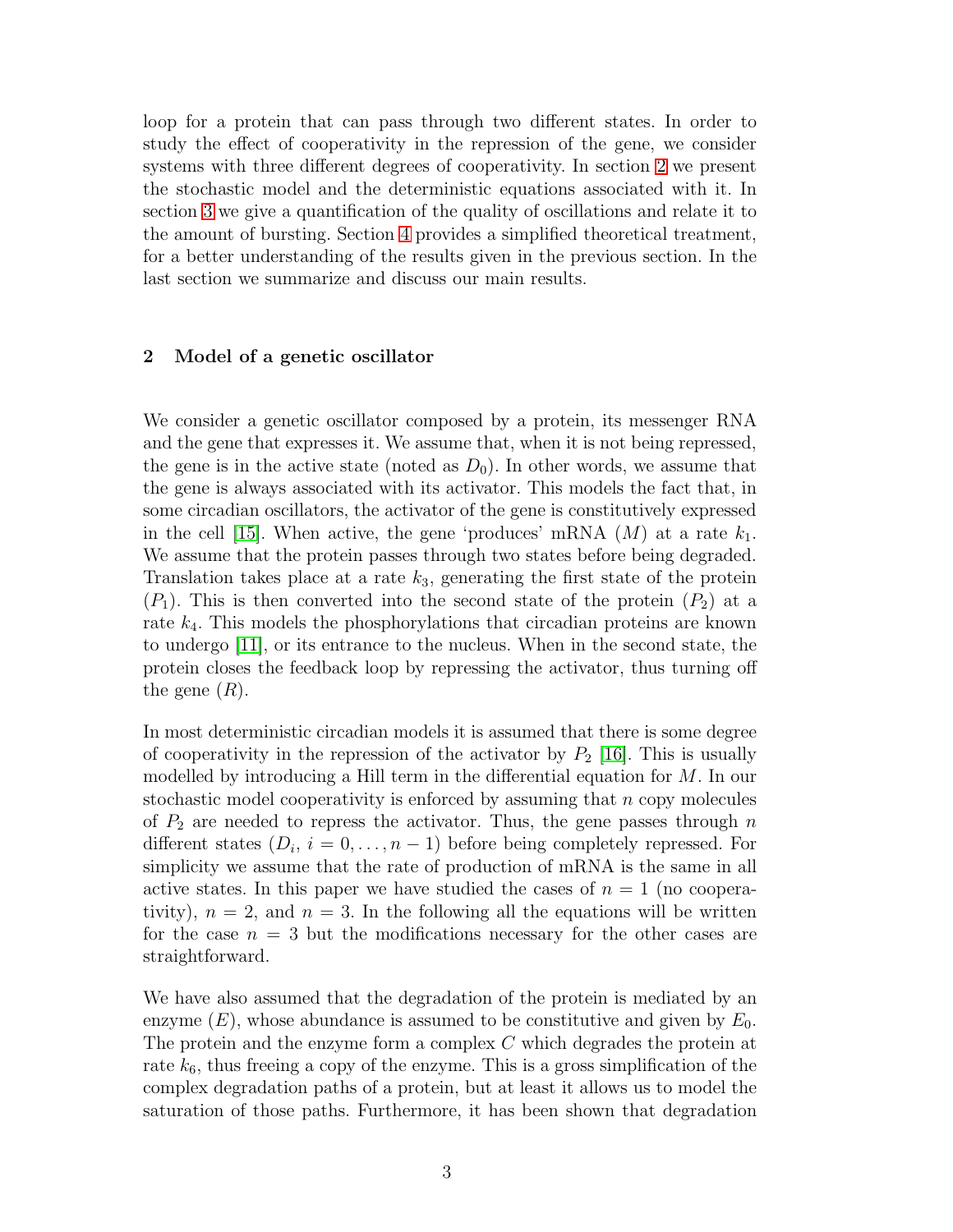terms of this form are in many cases necessary to have oscillations in a dynamical system [\[17\]](#page-19-2). For simplicity, and also because the small copy number of mRNA is unlikely to saturate its degradation paths, we have assumed that mRNA is degraded at a fixed rate  $k_2$ .

For  $n = 3$ , the reactions that take place in our stochastic model are:

$$
D_0 \stackrel{k_1}{\rightarrow} D_0 + M,
$$
  
\n
$$
D_1 \stackrel{k_1}{\rightarrow} D_1 + M,
$$
  
\n
$$
D_2 \stackrel{k_1}{\rightarrow} D_2 + M,
$$
  
\n
$$
D_0 + P_2 \stackrel{k_7}{\underset{k_{-7}}{\rightleftharpoons}} D_1,
$$
  
\n
$$
M \stackrel{k_2}{\rightarrow} \emptyset,
$$
  
\n
$$
M \stackrel{k_3}{\rightarrow} M + P_1,
$$
  
\n
$$
D_1 + P_2 \stackrel{k_8}{\underset{k_{-8}}{\rightleftharpoons}} D_2,
$$
  
\n
$$
D_2 + P_2 \stackrel{k_6 f f}{\underset{k_{-8}}{\rightleftharpoons}} R.
$$

To obtain the system for  $n = 2$  the reactions producing  $D_2$  are eliminated and  $D_2$  is replaced by  $D_1$ . A similar modification regarding  $D_1$  must be performed to obtain the system for  $n = 1$ . In the following the expressions will be given for the case  $n = 3$ , unless otherwise noted. The generalizations for lower values of cooperativity are straightforward. The simulations for this system were performed using the Gillespie algorithm [\[18\]](#page-19-3). We tested four different parameter sets for each value of n.

The evolution of the averages over the stochasticity is given by the following set of equations:

<span id="page-3-0"></span>
$$
\begin{aligned}\n\dot{D}_0 &= -k_7 D_0 P_2 + k_{-7} D_1, \\
\dot{D}_1 &= k_7 D_0 P_2 - k_{-7} D_1 - k_8 D_1 P_2 + k_{-8} D_2, \\
\dot{D}_2 &= k_8 D_1 P_2 - k_{-8} D_2 - k_{off} D_2 P_2 + k_{on} R, \\
\dot{M} &= k_1 (D_0 + D_1 + D_2) - k_2 M, \\
\dot{P}_1 &= k_3 M - k_4 P_1, \\
\dot{P}_2 &= k_4 P_1 - k_5 P_2 E + k_{-5} C - k_7 D_0 P_2 + k_{-7} D_1 + \\
&- k_8 D_1 P_2 + k_{-8} D_2 - k_{off} D_2 P_2 + k_{on} R, \\
\dot{E} &= -k_5 P_2 E + k_{-5} C + k_6 C, \\
\dot{C} &= k_5 P_2 E - k_{-5} C - k_6 C, \\
\dot{R} &= k_{off} D_2 P_2 - k_{on} R,\n\end{aligned} \tag{1}
$$

with the initial condition at  $t = 0$ ,

$$
(D_0, D_1, D_2, M, P_1, P_2, E, C, R) = (D, 0, 0, 0, 0, 0, E_0, 0, 0). \tag{2}
$$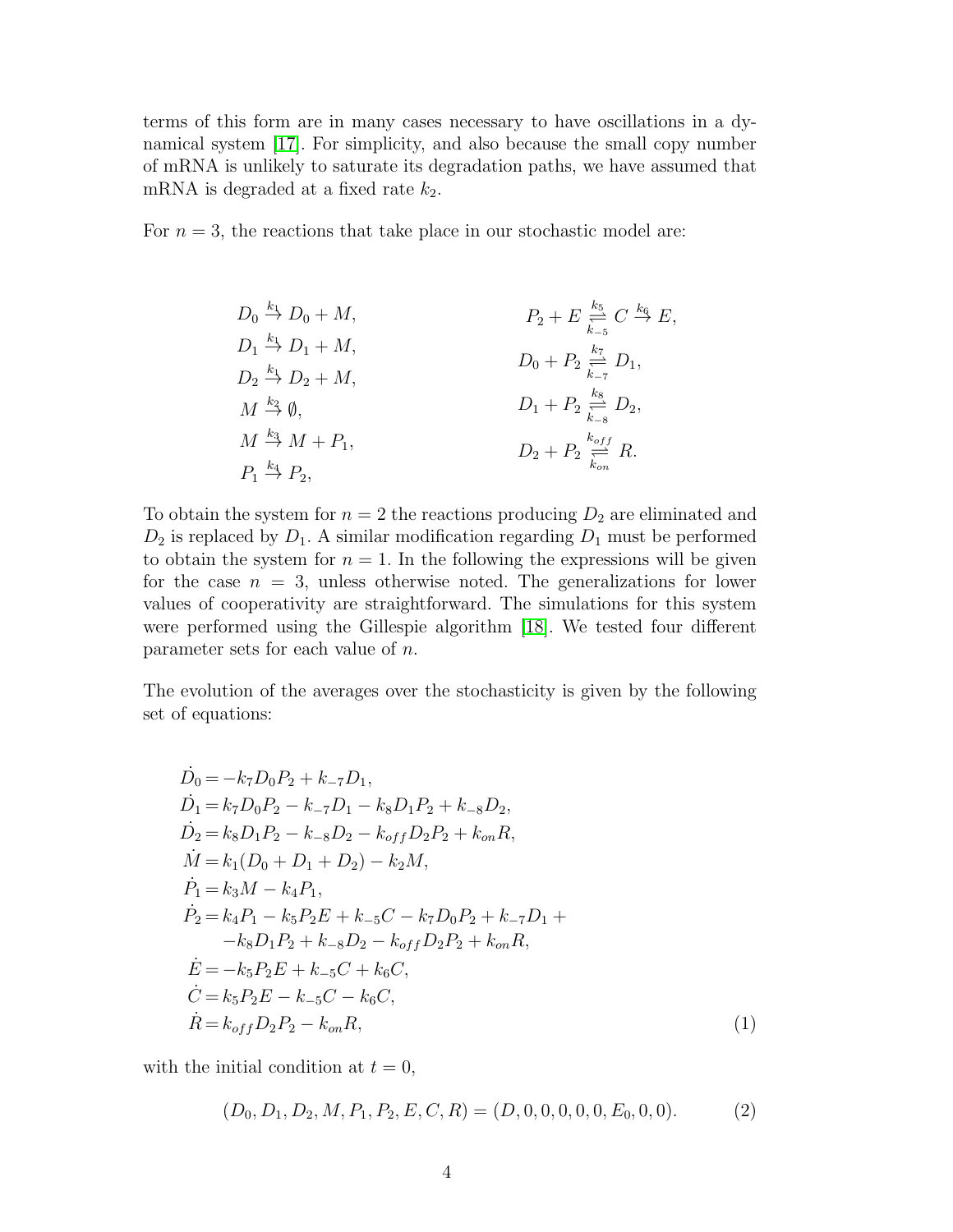All the variables in these equations represent volumetric concentrations. The fact that the amount of enzyme and DNA remain constant induces the constraints  $E_0 = E(t) + C(t)$  and  $D = D_0(t) + D_1(t) + D_2(t) + R(t)$ . In each cell there are only one or two copies of each gene but, for the sake of simplicity, we will assume in the following that  $D = 1$ . Notice that this forces us to assume that the unit volume used in the volumetric concentrations is the volume of the whole cell.

It can be shown that the system given by Eqs. [\(1\)](#page-3-0) has always a single fixed point (and the same happens when the degree of cooperativity is lower). At the fixed point, the variables satisfy the equations:

<span id="page-4-0"></span>
$$
D_0^* = \frac{1}{1 + \alpha_7 P_2^* + \alpha_7 \alpha_8 (P_2^*)^2 + \alpha_7 \alpha_8 \alpha_0 (P_2^*)^3}
$$
  
\n
$$
D_1^* = \alpha_7 D_0^* P_2^*
$$
  
\n
$$
D_2^* = \alpha_7 \alpha_8 D_0^* (P_2^*)^2
$$
  
\n
$$
M^* = \frac{k_1 (D_0^* + D_1^* + D_2^*)}{k_2}
$$
  
\n
$$
P_1^* = \frac{k_1 k_3 (D_0^* + D_1^* + D_2^*)}{k_2 k_4}
$$
  
\n
$$
E^* = E_0 - \frac{k_4 P_1^*}{k_6}
$$
  
\n
$$
E_0 = \frac{E_0}{P_2^* + x} + \frac{k_1 k_3 (1 + \alpha_7 P_2^* + \alpha_7 \alpha_8 (P_2^*)^2)}{k_6 k_2 (1 + \alpha_7 P_2^* + \alpha_7 \alpha_8 (P_2^*)^2 + \alpha_7 \alpha_8 \alpha_0 (P_2^*)^3)}
$$
(3)

where  $\alpha_i = k_i / k_{-i}, \ \alpha_o = k_{off} / k_{on}$  and  $x = (k_6 + k_{-5}) / k_5$ .

Oscillatory solutions appear when the fixed point becomes unstable, usually at a supercritical Hopf bifurcation. When the system parameters lie in the region where the system displays oscillations, and they are close to the bifurcation, the time average of each system variable is very close to the value of that variable at the fixed point (because the limit cycle is very close to the unstable fixed point). However, this is not necessarily the case when the system is in the oscillatory regime but far from the Hopf bifurcation.

If we take the time average of Eqs. [\(1\)](#page-3-0), when times are long enough the average of all left sides will vanish (because the system can be assumed to be in the limit cycle). In principle, the average value of each variable cannot be obtained from this equation system because of the presence of nonlinear terms. However, we can calculate some average values if we assume that during most of the oscillation the degradation path of the protein is saturated. In this regime we have  $\langle E \rangle \ll E_0$ , and averaging Eqs. [\(1\)](#page-3-0) over time, we obtain that the time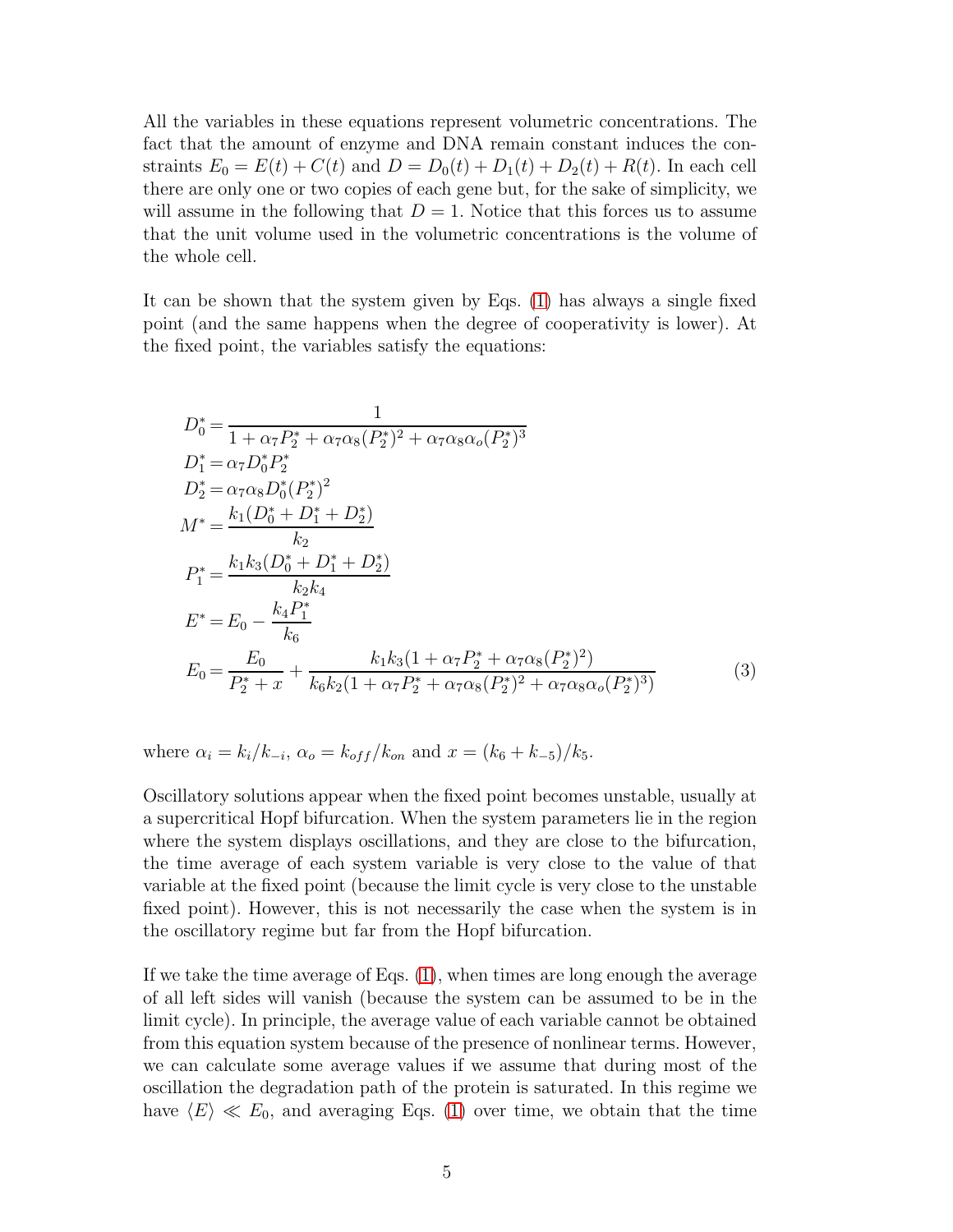average of M can be well approximated by:

$$
\langle M \rangle \approx \frac{k_6 E_0}{k_3} \tag{4}
$$

whereas for the active state of the gene we have

<span id="page-5-1"></span>
$$
\langle D_0 + D_1 + D_2 \rangle \approx \frac{k_2 k_6 E_0}{k_3 k_1} \tag{5}
$$

Note that in the stochastic system  $D_0+D_1+D_2$  can only switch between 0 and 1 (assuming there is only one copy of the gene), and thus  $p_{on} \equiv \langle D_0 + D_1 + D_2 \rangle$ represents the fraction of time that the gene spends in the active state. One possible caveat is that the relationship given in Eq.5 applies strictly only to the time average of the ensemble average (i.e. the average over simulations) of the fraction of time that the gene is active. But we have found that the difference between  $p_{on}$  and the deterministic value is very small in every single simulation.

## <span id="page-5-0"></span>3 Characterization of the oscillations

We are interested here in studying the effects of bursty transcription on the dynamics of the genetic oscillator. In other words, we want to compare systems where the time average of the mRNA expressed by the gene is the *same*, but with different temporal profiles. To avoid a systematic search in the parameter space of the stochastic system, we turn to the deterministic equations that govern the average (over the stochasticity). We look first for sets of parameters that are within a biologically realistic range and such that the time average of the number of copy molecules of mRNA is relatively low. To modulate the time profile of mRNA expression we then choose  $k_{off}$  and  $k_1$  as control parameters. Furthermore, given  $k_{off}$ ,  $k_1$  is given the value

<span id="page-5-2"></span>
$$
k_1 = f(k_{off}) = \frac{k_2 M^*}{D} \left( 1 + \frac{\alpha_7 \alpha_8 (k_{on}/k_{off})(P_2^*)^3}{1 + \alpha_7 P_2^* + \alpha_7 \alpha_8 (P_2^*)^2} \right)
$$
(6)

These parameters control the length and the intensity of the transcriptional bursts. In particular, Eq. [\(5\)](#page-5-1) shows that they can be directly related to the fraction of time that the gene spends in the bursting state.

Using Eqs. [\(3\)](#page-4-0) it is straightforward to show that if  $k_1$  and  $k_{off}$  are modified using Eq. [\(6\)](#page-5-2) the values at the fixed point of  $M^*$ ,  $P_1^*$  $P_1^*, P_2^*$  $E^*$  do not change. Thus, if we choose a parameter set such that  $\langle E \rangle \approx E^* \ll E_0$  (i.e. the degradation path of the protein is saturated during most of the oscillation),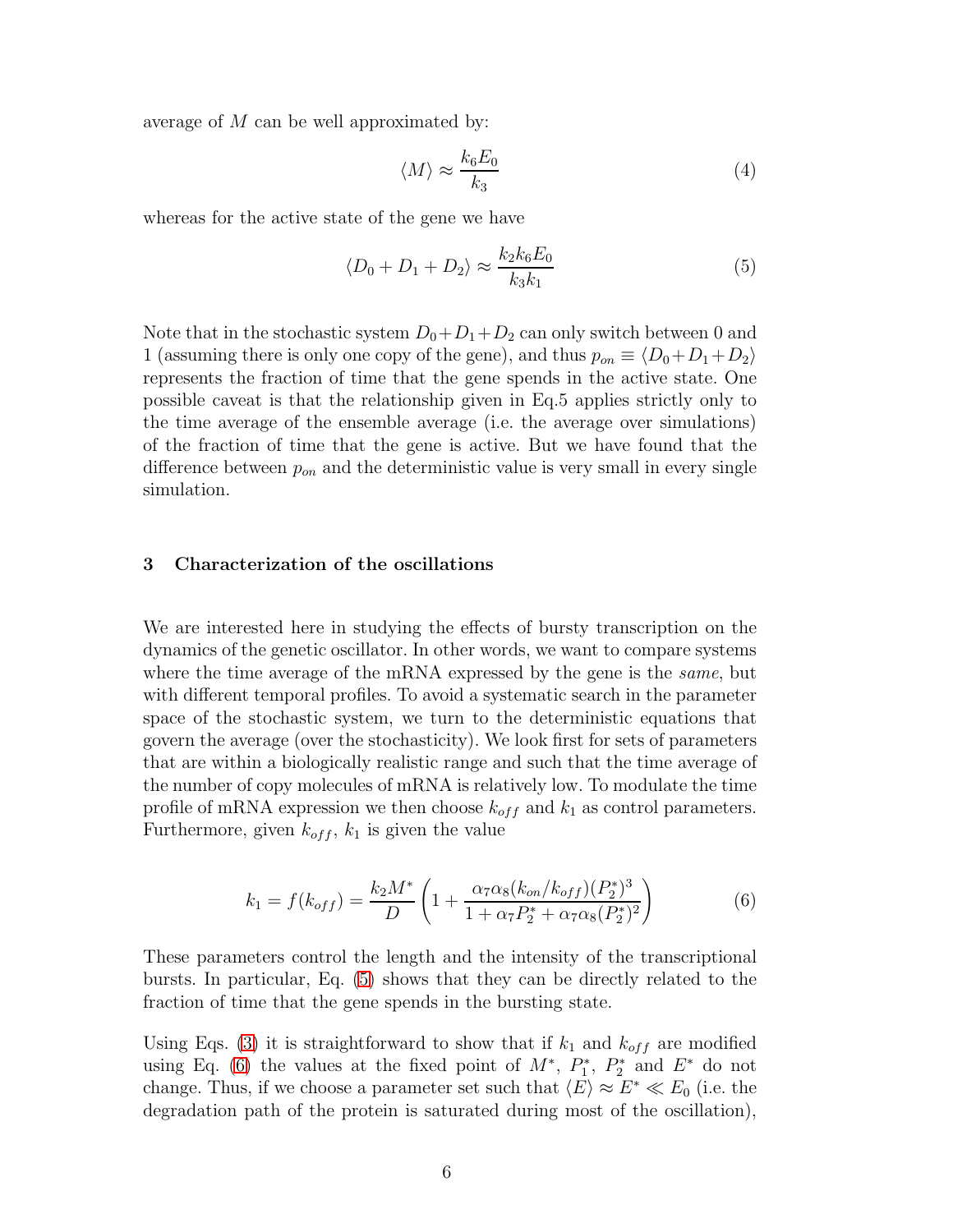

<span id="page-6-0"></span>Fig. 1. Time averages of the amount of mRNA (upper panel) and the second state of the protein,  $P_2$ , (lower panel) in the stochastic system with two levels of cooperativity, as a function of  $p_{on}$ , the fraction of time that the gene spends in the active state.  $k_1$  satisfies  $k_1 = \frac{k_2k_6E_0}{k_2E_0}$  $\frac{k_2 k_6 E_0}{k_3 p_{on}}$ , and  $k_{off} = f(k_1)$  (Eq. [\(6\)](#page-5-2)). The rest of the parameters belong to 4 different parameter sets, which are fully specified in the Supplementary Material.

and then  $k_1$  and  $k_{off}$  are modified using Eqs. [\(3\)](#page-4-0), it can be expected that this approximation will continue to hold. This, in turn implies that the time average of M remains almost constant. Fig. [1](#page-6-0) shows that for the parameter sets analyzed this expectation is justified.

On the other hand, when the gene spends less time in the active state (what leads to more intense bursts) the amount of protein produced is increased (see Fig. [1\)](#page-6-0). This happens because the temporal profile of mRNA production becomes very sharply peaked as  $p_{on}$  is decreased (see Fig. [2\)](#page-7-0). Note that this does not change the average amount of mRNA that is produced. This, in turn, implies that a large amount of protein is produced within a short time, and these proteins last much longer because the degradation path is strongly saturated.

As Fig. [2](#page-7-0) illustrates, both the time of occurrence of bursts and their duration are stochastic processes. It is natural to associate long bursts with large excursions of protein levels. On the one hand because such bursts tend to produce the relatively large amounts of mRNA necessary to make protein levels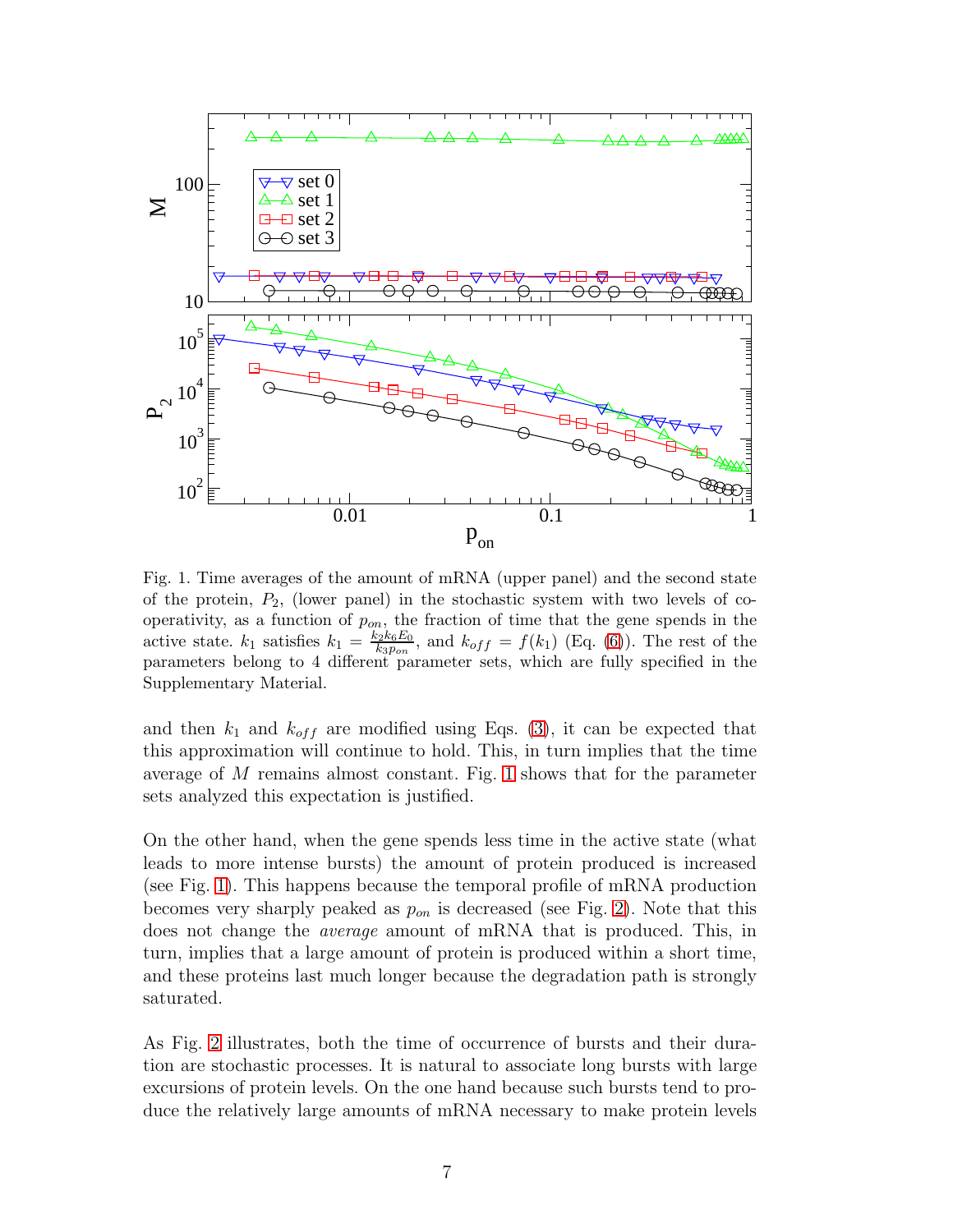

<span id="page-7-0"></span>Fig. 2. Abundance of protein  $(P_2)$  and mRNA  $(M)$  as a function of time, for one simulation of the stochastic genetic oscillator (left column) and for its determnistic counterparts (right column), for three different values of  $p_{on}$  and  $n = 3$ . The parameters used correspond to set 2. The blue spikes in the left panels represent the moments when the gene is in the active state. The blue curves in the right panels give the abundance of  $D_0 + D_1 + D_2$ . These abundances have been rescaled in order to make them visible (the maximum of the abundance is always 1). Upper panels:  $p_{on} = 0.398$ , middle panels:  $p_{on} = 0.063$ , lower panels:  $p_{on} = 0.007$ .

grow, and on the other hand because long bursts are much more likely to be produced when protein levels are very low. Furthermore, if the oscillations are more or less regular, the distribution of burst durations displays a mode at relatively large time values that are related to the oscillations of the protein. Let us consider, as an example, the system with  $n = 3$ , and the parameters in set 2 and  $k_{off} = 2$ . The average distance between minima of  $P_2$  is 21.6 hours, and the fraction of time that the gene spends in the active state is  $p_{on} = 0.063$ , that is, approximately 1.36 hours per cycle. Fig. [3](#page-8-0) shows that the mode of the distribution is at 1.1 hours, what implies that in most cases a single long burst is responsible for most of the activity of the gene between minima of abundance of the protein.

Interestingly, the presence of such a mode is highly dependent on the cooperativity of the system. Panels C and D of Fig. [3](#page-8-0) show that even when oscillations are very regular, the distribution of bursts duration does not have a mode and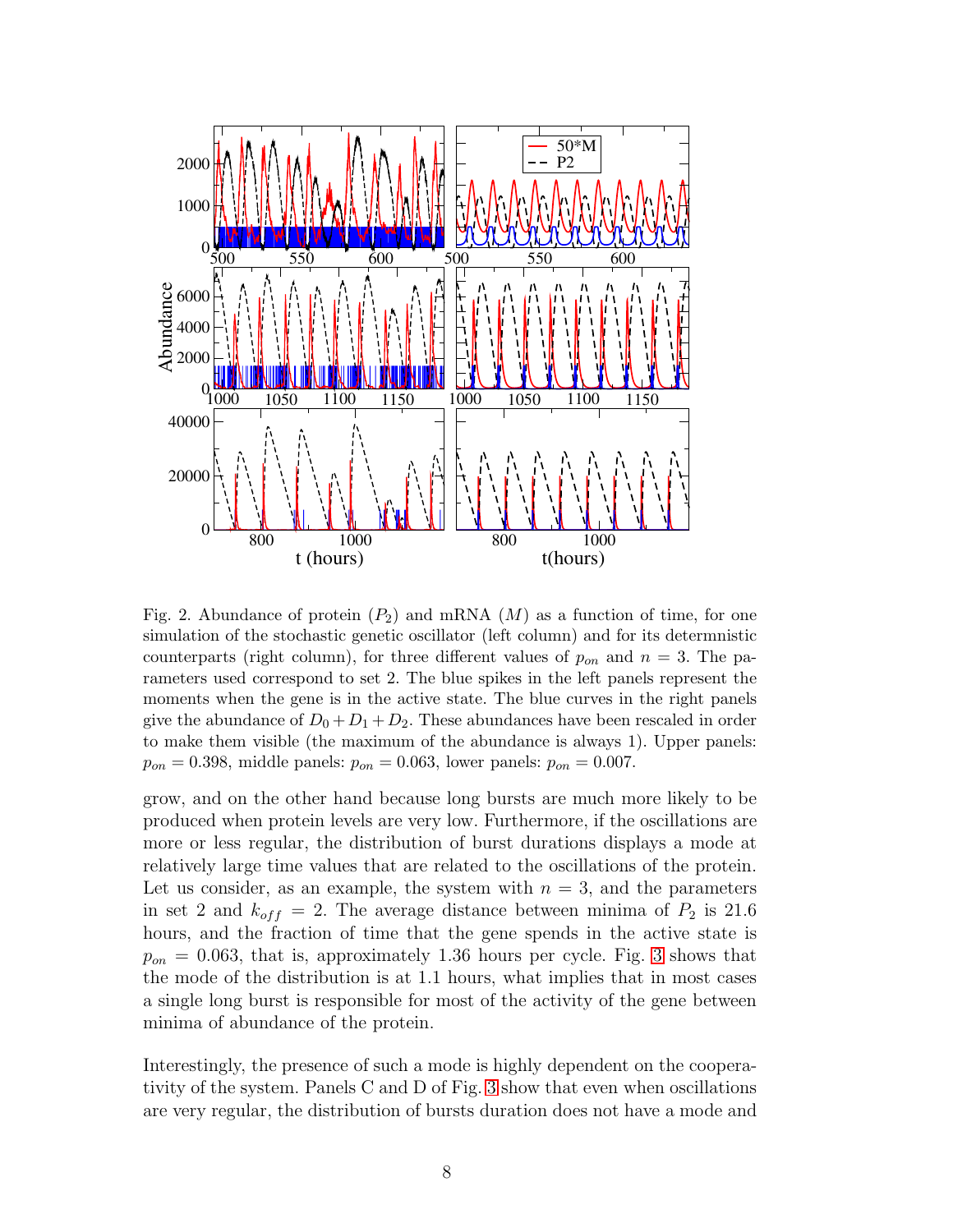

<span id="page-8-0"></span>Fig. 3. Histograms of the bursts generated in simulations of 35000 system hours, for systems with  $n = 3$  (panels A and B), and  $n = 1$  (panels C and D), as a function of the duration of the bursts (left column) or of the number of mRNA molecules produced in the burst (right column). The parameters used correspond to set 2 (see Supplementary Material). Panels E and F show the histograms for bursts obtained by joining bursts separated by less than 20% of the duration of the preceding burst, for the system with  $n = 1$ .

is in fact very similar to an exponential distribution (which is one of the most frequent distributions for transcriptional bursts associated to proteins that are constitutively expressed  $[4,19]$  $[4,19]$ . What happens in this case is that the binding or unbinding of only one molecule of the protein is enough to repress or activate, respectively, the gene, what makes long active periods much less frequent. However, when many molecules of protein are present, these processes are rather fast. As a consequence, the gene is only inactive for a very brief time. In some sense, we could say that in this case the long bursts of the cooperative case are broken down into a series of shorter bursts. This picture is confirmed by panels E and F of Fig. [3.](#page-8-0) There we show the distributions that are obtained when all the bursts that are separated by short times are combined in a single burst. In the case displayed in the figure times are defined as short when the are less than 20% of the duration of the preceding burst.

It is clear from Fig. [2](#page-7-0) that the differences in the mRNA temporal profile are closely related to the regularity of the oscillations of the protein. There are many ways to quantify this regularity. We have chosen to study the distribu-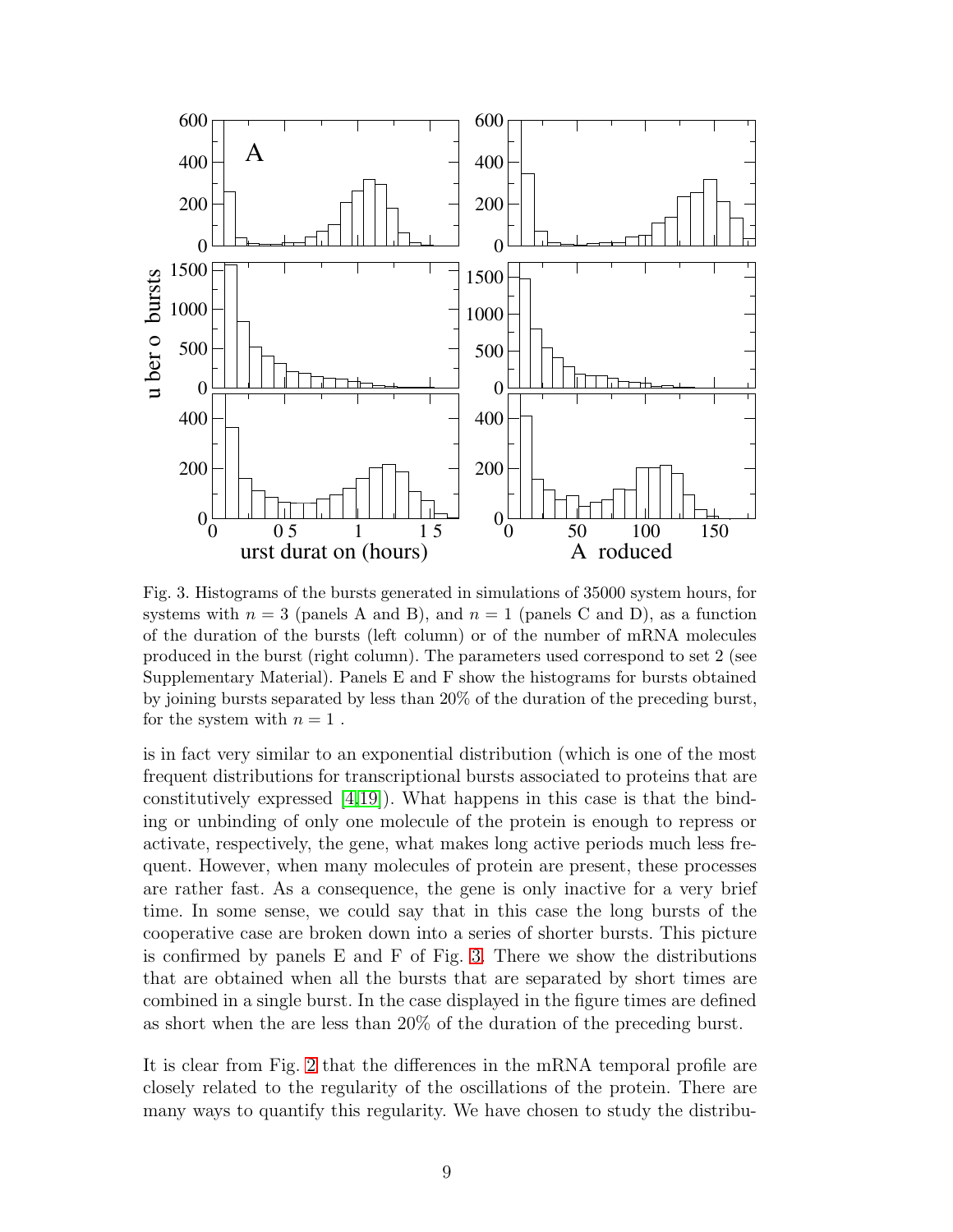

<span id="page-9-0"></span>Fig. 4. Coefficient of variation of the oscillations of the protein  $P_2$ , as function of the fraction of time that the gene spends in the active state, for 4 different sets of parameters (see the Supplementary Material for details) in systems with different degrees of cooperativity. A:  $n = 1$ , B:  $n = 2$ , C:  $n = 3$ .  $k_1$  satisfies  $k_1 = \frac{k_2 k_6 E_0}{k_2 n_{\text{max}}}$  $\frac{k_2k_6E_0}{k_3p_{on}},$ and  $k_{off} = f(k_1)$  (Eq. [\(6\)](#page-5-2)). The rest of the parameters used correspond to the sets indicated in the legend.

tion of the time intervals between the minima of the protein abundance, since a sharply peaked distribution should signal the presence of very regular oscillations (the computation of the minima is explained in the Supplementary Material). To quantify this, we have calculated the Coefficient of Variation (CV) of the distributions, which is defined as the quotient between the square root of the variance and the mean of the distribution. The results are shown in Fig. [4](#page-9-0) for genetic oscillators with three different degrees of cooperativity. As a function of  $p_{on}$ , the curve for CV has the same general form (a curve with one minimum), in all the cases we have analyzed. To show that this feature is not an artifact of the method we have chosen to characterize the oscillations, we have tried two other different methods. In the first method we have calculated the CV of the period given by the Fourier spectrum of the time series of the protein abundance, and in the second we have calculated the relative difference between the periods obtained using the protein zeros and the Fourier spectrum. For both methods the results, given in the Supplementary Material, were qualitatively the same: oscillations are most regular for values of  $p_{on}$  very similar to those in Fig. [4.](#page-9-0)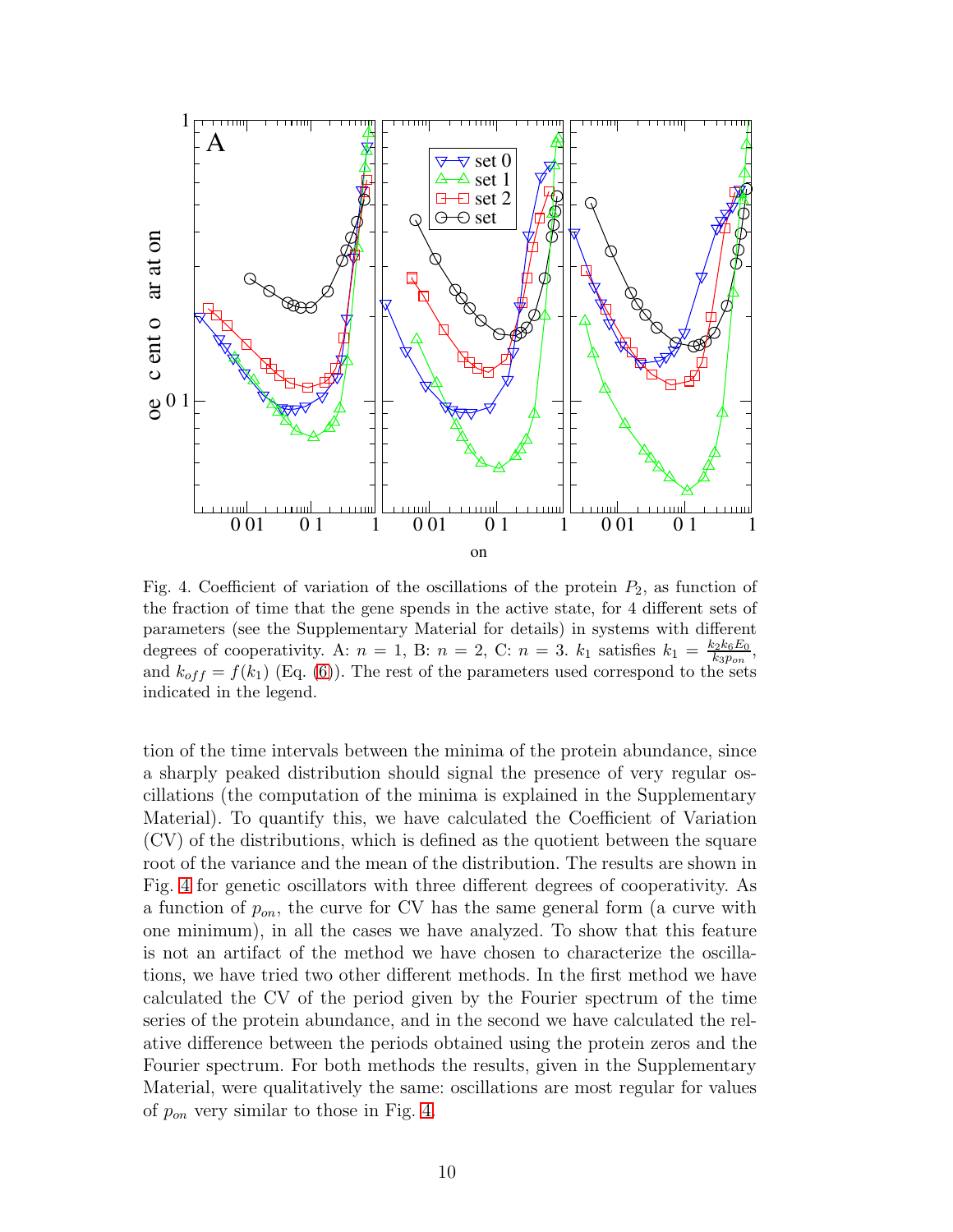Fig. [5](#page-11-0) shows that the values of  $p_{on}$  for which the stochastic oscillations are most regular correspond to the parameter region where the deterministic system oscillates, when all the other parameters are given by set 2. We have checked that the same happens for all other parameter sets. Interestingly, we find that for arbitrarily small values of  $p_{on}$  the system always displays deterministic oscillations with an amplitude inversely proportional to  $k_1$ , but the corresponding stochastic oscillations become less regular (see also the lower panels of Fig. [2\)](#page-7-0). Thus, this behavior cannot be associated to the excitability of the deterministic system, as happens in other cases where the stochastic oscillations are irregular [\[20,](#page-19-5)[21\]](#page-19-6), because it happens in a parameter region where the deterministic system not only oscillates but it is also far from the Hopf bifurcation.

It is not difficult to understand why oscillations are less robust when  $p_{on}$ is relatively large. In this case the gene is active most of the time and, as the rate at which mRNA is transcribed  $(k_1)$  is small, the fluctuations in the number of molecules of mRNA tend to be large. The reason why small values of  $p_{on}$  make oscillations less robust is perhaps less clear. Fig. [2](#page-7-0) shows that the problem is that even though decreasing  $p_{on}$  gives shorter and more intense bursts, the fluctuations tend to be rather large. In order to assess the generality of this behavior, in the next section we use some approximations to calculate explicitly the fluctuations of some variables for short bursts.

#### <span id="page-10-0"></span>4 Case of short bursts

As was shown above, when  $p_{on}$  is small, the system is most of the time in the regime where the degradation path of  $P_2$  is heavily saturated. As a consequence, degradation is relatively slow and the time between successive activations of the gene becomes proportional to the height of the maximum of  $P_2$ during that interval. This quantity, in turn, is proportional to the amount of mRNA generated during the preceding burst. When the gene is active mRNA is generated at a rate  $k_1$ . Thus, if a burst has a duration T, the probability  $p(M|T)$  that M copies of mRNA are produced during the burst is a Poisson distribution with event rate  $k_1T$ . The coefficient of variation of the number of copies of mRNA generated during one burst can then be approximated by

<span id="page-10-1"></span>
$$
(CV_{mRNA})^2 = \frac{\int_0^\infty \sum_{M=0}^\infty M^2 p(M|T) p(T) dT}{(\int_0^\infty \sum_{M=0}^\infty M p(M|T) p(T) dT)^2} - 1
$$
  
= 
$$
\frac{\int_0^\infty [k_1 T + (k_1 T)^2] p(T) dT}{(\int_0^\infty k_1 T p(T) dT)^2} - 1
$$
  
= 
$$
(CV_T)^2 + \langle k_1 T \rangle^{-1}
$$
 (7)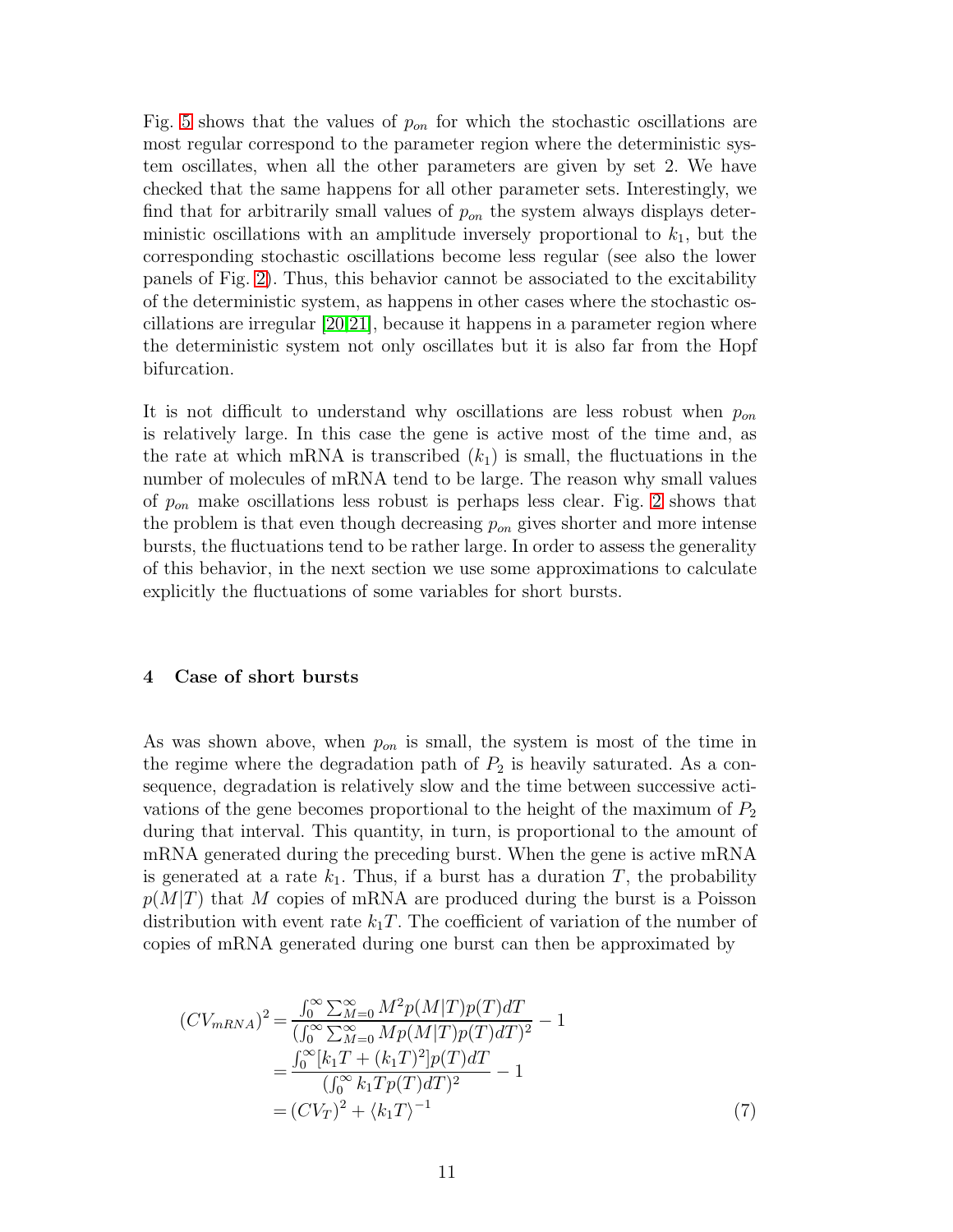

<span id="page-11-0"></span>Fig. 5. Bifurcation diagrams for  $M(t)$  (left column) and  $P_2(t)$  (right column) of the deterministic system, for three different cooperativities, as a function of  $p_{on}$ .  $k_1$  satisfies  $k_1 = \frac{k_2 k_6 E_0}{k_2 n_{\text{max}}}$  $\frac{k_2 k_6 E_0}{k_3 p_{on}}$ , and  $k_{off} = f(k_1)$  (Eq. [\(6\)](#page-5-2)). The rest of the parameters used correspond to set 2. The upper and lower black lines represent the values of the maximum and minimum, respectively, of the oscillation of the corresponding quantity. The dotted line represents the time average.

where  $p(T)$  is the distribution function of the duration of the bursts. As was to be expected, the coefficient of variation of mRNA copies is closely related to the CV of the duration of the bursts.

To obtain an analytical expression for  $p(T)$  it is necessary to make some approximations. We will only consider those bursts that are produced when there are no  $P_2$  molecules present, because this produces the longest bursts, which in turn generate most of the mRNA present in the cell, when  $k_1$  is large. If the unbinding of  $P_2$  from the activator is relatively fast, we can assume that the burst begins with the gene in state  $D_0$ . Thus, the gene only becomes repressed again after the binding of  $n$  molecules to the activator. We assume that the binding of  $P_2$  molecules happens at a rate  $k_{off}P_2$ , and that the rate of unbinding is much smaller, so that unbinding can be neglected. The length of the burst is thus a random variable that can be associated to the arrival time of the *n*-th  $P_2$  molecule. If the rate  $k_{off}P_2$ , which is a random variable, is approximated by  $k_{off}P_2(t)$ , we obtain a non-homogeneous Poisson process [\[23\]](#page-19-7), and  $p(T)$  is the corresponding probability density function of the *n*-th arrival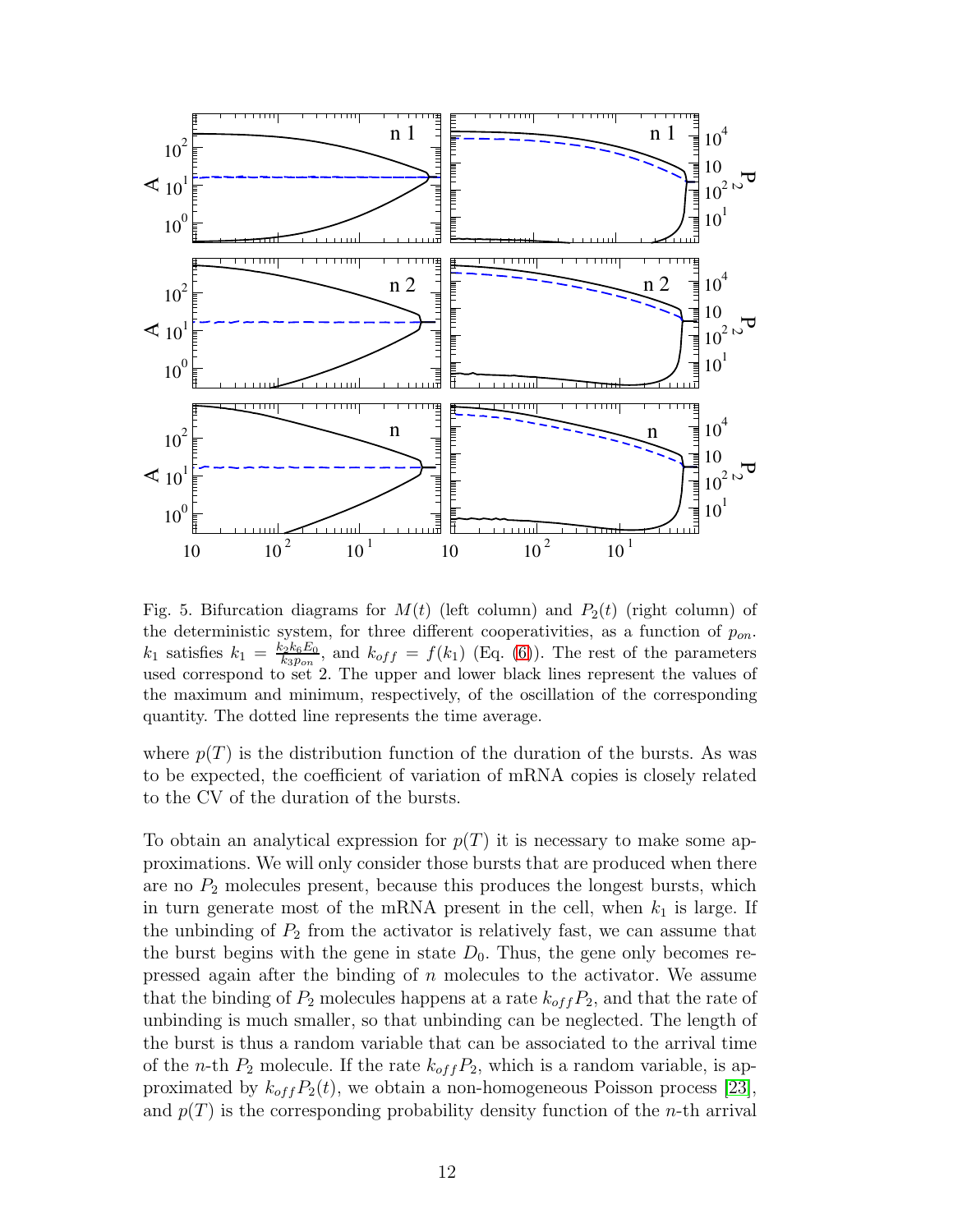

<span id="page-12-1"></span>Fig. 6. Deterministic approximation for the coefficient of variation of the number of mRNA copies (panel A) and the length of the bursts (panel B) for the system with  $n = 3$ . The sets of parameters used are the same as in the previous figures.

time:

<span id="page-12-0"></span>
$$
p(T) = \frac{k_{off}^n}{(n-1)!} \left( \int_0^T P_2(t)dt \right)^{n-1} P_2(T) \exp\left( -k_{off} \int_0^T P_2(t)dt \right) \tag{8}
$$

To estimate the average abundance of  $P_2$  during a burst, we assume that its average  $P_2(t)$  follows the evolution given by Eqs. [\(1\)](#page-3-0), but with the restriction  $R \equiv 0$ . Solving these equations for the same sets analyzed in the previous sections, and using Eqs. [\(7\)](#page-10-1) and [\(8\)](#page-12-0) we obtain an approximation for the coefficient of variation for the length of a burst and for the number of mRNA copies produced. Fig. [6](#page-12-1) shows that the behavior of these quantities is qualitatively similar to that observed for the coefficient of variation of the period in the fully stochastic system (Fig. [4\)](#page-9-0). Notice that we are dealing here with only one of the sources of randomness. For example, we have only used one initial condition for the equations, i.e. only one initial value for the abundances of proteins and mRNA at the beginning of the burst, even though they are stochastic variables. Furthermore, we are not considering the fluctuations of events happening in the interval between bursts.

Even though the approximations we use are rather crude, they seem to capture what happens in the full system. Fig. [7](#page-13-0) shows that both the distribution of duration of the bursts and the distribution of mRNA molecules produced tend to get wider as  $p_{on}$  increases (in the sense that the average decreases faster than the variance).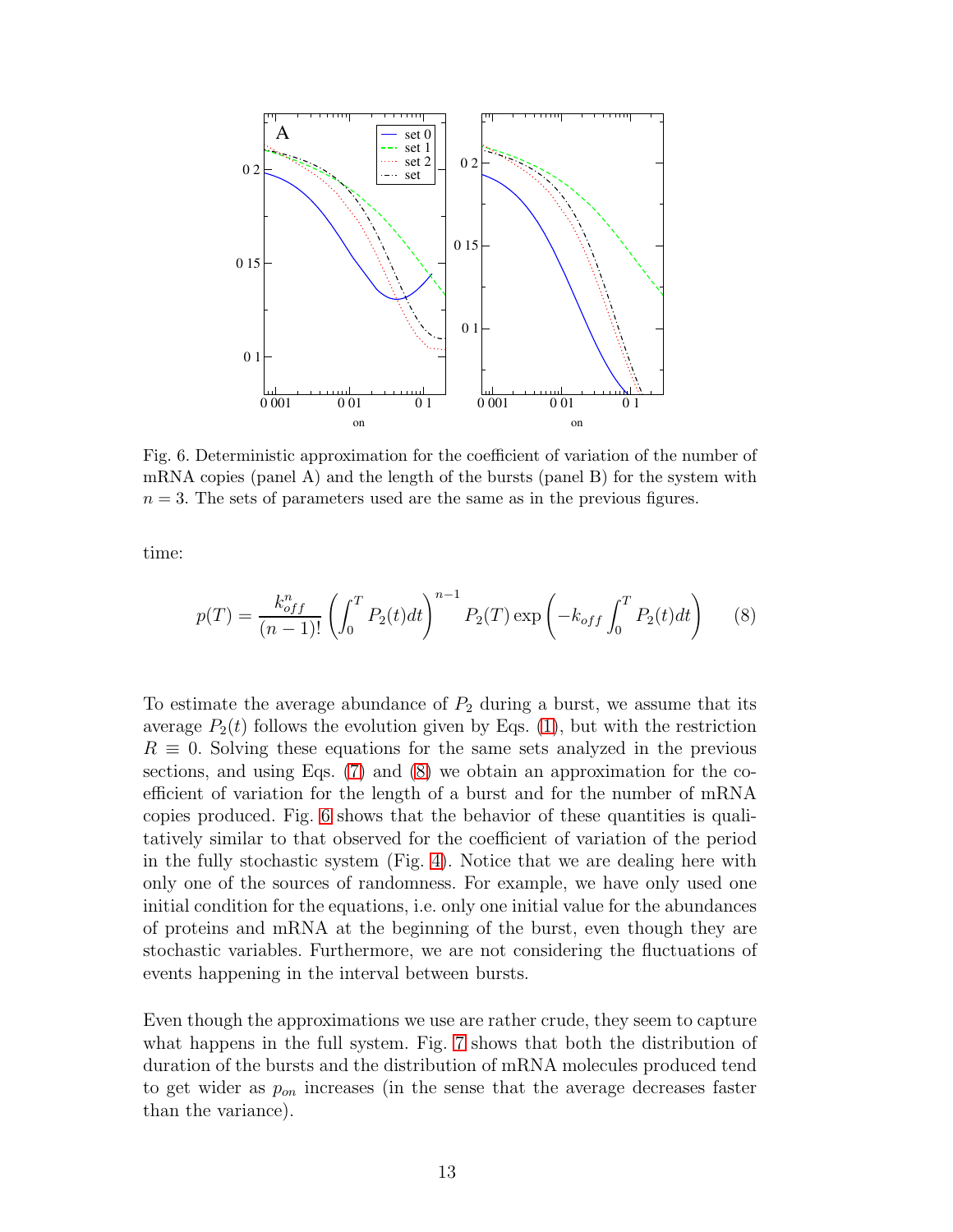

<span id="page-13-0"></span>Fig. 7. Histograms of the bursts generated in three different simulations of 35000 system hours of a system with  $n = 3$ , as a function of the duration of the bursts (left column) or of the number of mRNA molecules produced in the burst, for three values of  $p_{on}$ . A,B:  $p_{on} = 0.063$ ; C,D:  $p_{on} = 0.0067$ ; E,F:  $p_{on} = 0.0017$ . The parameters used correspond to set 2 (see Supplementary Material). The length of all simulations was 35000 hours.

#### 5 Long bursts and stability of the deterministic system

In the deterministic analogues of the stochastic systems analyzed above, there is evidently no counterpart to the quality of oscillations because, by definition, deterministic oscillations are always regular. But we can study what happens to the *stability* of the equations when  $k_{off}$  and  $k_1$  are modified following Eq. [\(6\)](#page-5-2). For this we first turn to a quasi-steady-state approximation [\[22\]](#page-19-8), where we assume that the interactions with the enzyme are much faster than the other interactions involved. Within this approximation, the equations for  $M(t)$ ,  $P_1(t)$ and  $P_2(t)$  are

<span id="page-13-1"></span>
$$
\dot{M} = k_1 D \frac{1 + \alpha_7 P_2 + \alpha_7 \alpha_8 P_2^2}{1 + \alpha_7 P_2 + \alpha_7 \alpha_8 P_2^2 + \alpha_7 \alpha_8 (k_{on}/k_{off}) P_2^3} - k_2 M,
$$
\n
$$
\dot{P}_1 = k_3 M - k_4 P_1,
$$
\n
$$
\dot{P}_2 = k_4 P_1 - k_6 E_0 \frac{P_2}{x + P_2}
$$
\n(9)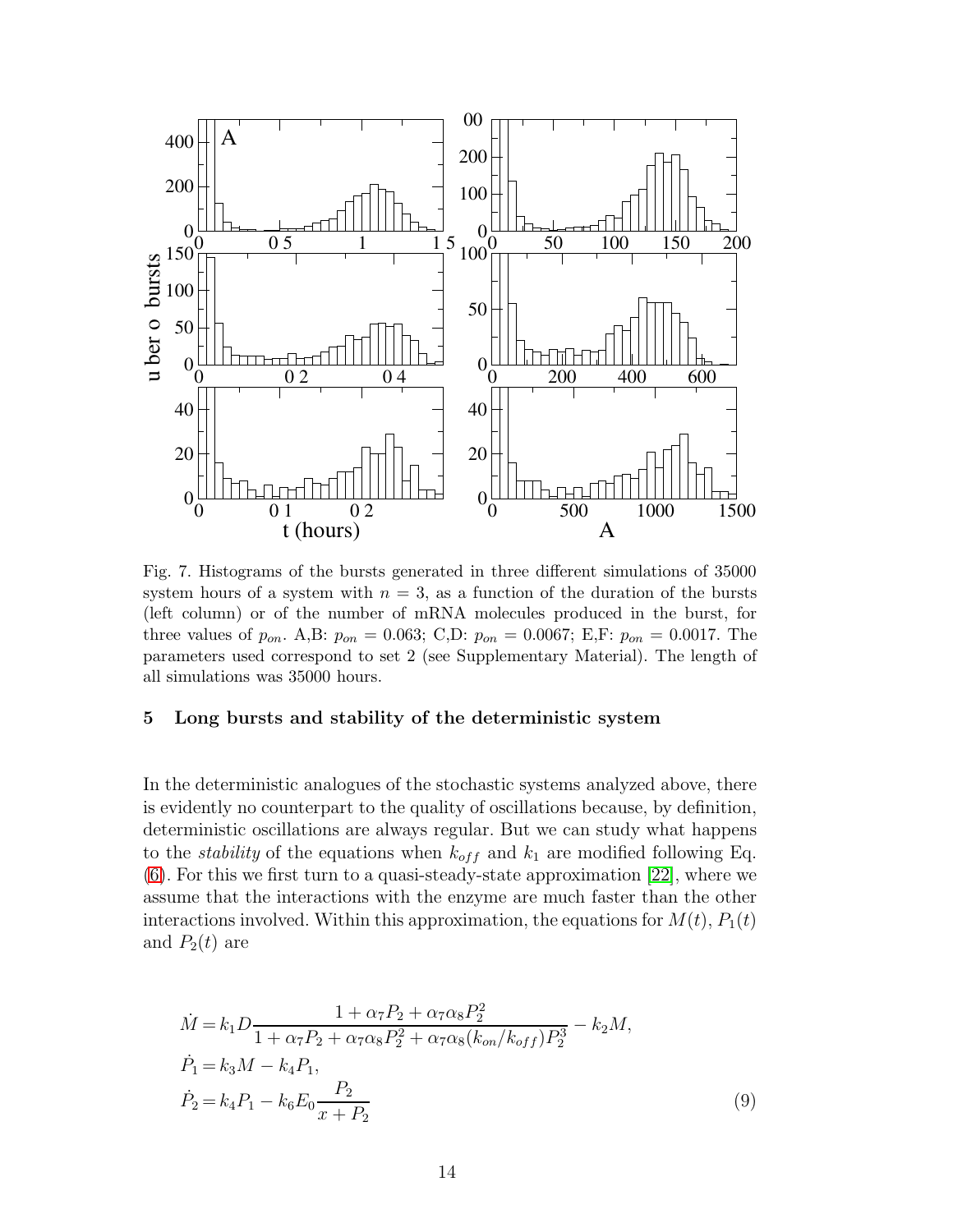Fig. [8](#page-16-0) shows the phase diagram, in the plane of the parameters  $k_1$  and  $k_{off}$ , for both the full deterministic system and the reduced system, for  $n = 1$ ,  $n = 2$  and  $n = 3$ . The common feature in all cases is that, for fixed values of  $k_{off}$ , there is an interval of values of  $k_1$  where the equilibrium is unstable and the variables display oscillations, provided that  $k_{off}$  is larger than a threshold value. The curve that gives the upper limit of this interval is the same for the full and the reduced system. In both cases the curve represents the appearance of a Hopf bifurcation. On the other hand, the curves that give the lower limit of the interval represent different kind of transitions: the detailed system has a second Hopf bifurcation, whereas for the reduced system the limit cycle appears for values of  $k_1$  that are smaller than the value that destabilizes the equilibrium. This lower curve (a full black line in Fig. [7\)](#page-13-0), obtained by numerical simulations, is likely to represent a fold limit cycle bifurcation [\[24\]](#page-19-9).

We can calculate analytically the stability of the reduced system using the Routh-Hurwitz criterion [\[25\]](#page-19-10). For the case of  $n = 3$ , we obtain

<span id="page-14-0"></span>
$$
(k_2 + k_4)(\gamma_2(k_2 + k_4) + k_2k_4 + \gamma_2^2) > k_1k_3k_4\alpha_7\alpha_8\alpha_0(P_2^*)^2\beta f^2(k_{off})
$$
 (10)

where

$$
\gamma_2 = \frac{k_6 E_0 x}{(P_2^* + x)^2}
$$
  

$$
\beta = \frac{3 + 2\alpha_7 P_2^* + \alpha_7 \alpha_8 (P_2^*)^2}{(1 + \alpha_7 P_2^* + \alpha_7 \alpha_8 (P_2^*)^2)^2}
$$
(11)

and  $P_2^*$  $2^*$  is the value of  $P_2$  at the fixed point of Eqs. [9.](#page-13-1)

In the regime we consider in this paper, where  $k_{off}$  and  $k_1$  are related by Eq. [\(6\)](#page-5-2), in order to modify the temporal profile of mRNA expression but keeping constant the values of  $M$ ,  $P_1$  and  $P_2$  at equilibrium, the right term of Eq. [\(10\)](#page-14-0) becomes an increasing function of  $k_{off}$ , whereas the left term is a positive constant. This implies that if, when all other parameters are kept fixed, the system is in the oscillation region for some value of  $k_{off}$  and  $k_1$ , then it will also oscillate for all larger values of  $k_{off}$ . Using the same reasoning, it is evident that the system should leave the oscillation region for small enough values of  $k_{off}$ . Thus, within this approximation, there is always a threshold value of  $k_{off}$  below which the deterministic system is asymptotically stable. This can be easily generalized to all values of n. For the complete deterministic system, given by Eq. [\(1\)](#page-3-0), the calculations are much less straightforward, but using symbolic mathematics software we have been able to confirm that the same behaviour is present in the detailed system for  $n = 1$ ,  $n = 2$  and  $n = 3$ . Fig. [8](#page-16-0) shows an example of three of the regimes analyzed in the previous sections. It can be observed that when  $k_{off}$  is small enough the curves leave the instability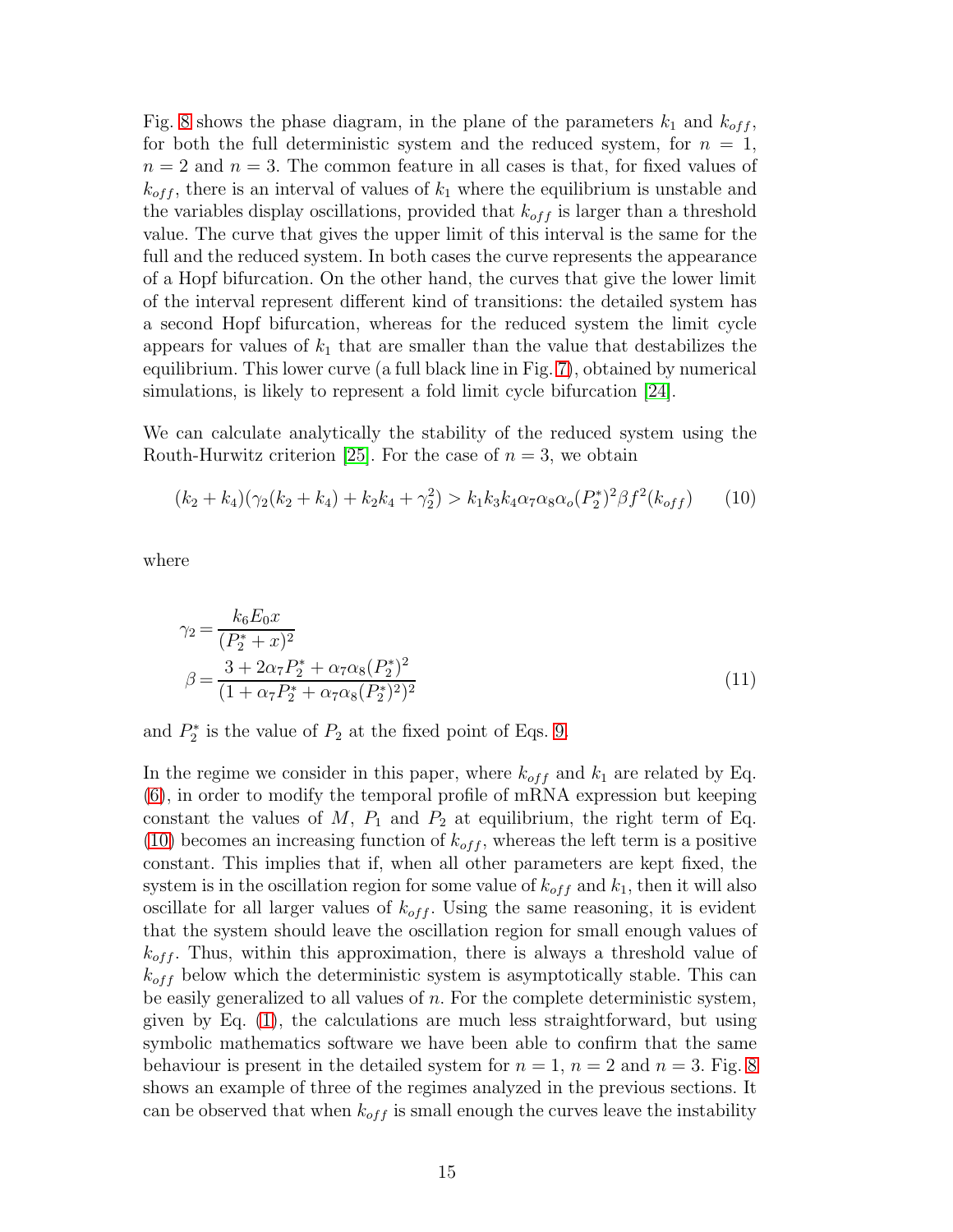region.

Turning now to the stochastic system, the reasoning above leads us to expect that, when the bursts are long (i.e. when  $k_{off}$  is small) the quality of the oscillations decreases, as the deterministic system is close to the Hopf bifurcation. This has been verified in many systems (see e.g. [\[26\]](#page-19-11)) and it happens because the amplitude of the oscillation becomes smaller as the system gets closer to the Hopf bifurcation and the effects of stochastic noise become more important. When the system is below the Hopf bifurcation there can be stochastic oscillations without deterministic oscillations (i.e. the oscillations are induced by the noise) but it is likely that the quality of the oscillations becomes small for systems that are far from the bifurcation (in analogy with the case of systems with stable foci where the quality is smaller when the foci are more stable [\[27\]](#page-19-12)).

Interestingly, it is possible to find regimes for which the threshold value of  $k_{off}$ , and therefore of  $k_1$ , is relatively large, which implies a regime where deterministic oscillations can only occur if bursts are both very short and intense. But in general the curves that correspond to this regime are very close to the bifurcation curves, and thus the corresponding oscillations are very irregular. Therefore, the regimes where intense bursting is necessary for oscillations do not seem to be biologically relevant.

## 6 Discussion

Transcriptional bursting has been shown to be a widespread phenomenon in gene expression, but its causes and function are still a hot topic of research. The case of genes expressing proteins that act as genetic oscillators is qualitatively different from those associated to proteins that are constitutively expressed. The fundamental difference is that in genetic oscillators bursts can be due to the interaction between the activator of the gene and the very protein associated to that gene. In this paper we have studied the relationship between such transcriptional bursts and the stochastic oscillations of the protein.

Given that genetic oscillators are the building blocks of various behavioural rhythms, we have concentrated on determining which are the transcriptional regimes that lead to very regular protein oscillations. For this we have quantified the bursting regime using  $p_{on}$ , which represents the fraction of time that the gen is active. To focus only on the temporal aspect of bursting we have studied the regime where some parameters of the system are varied, but the average amount of mRNA produced is kept fixed.

Using numerical simulations for several different sets of parameters we have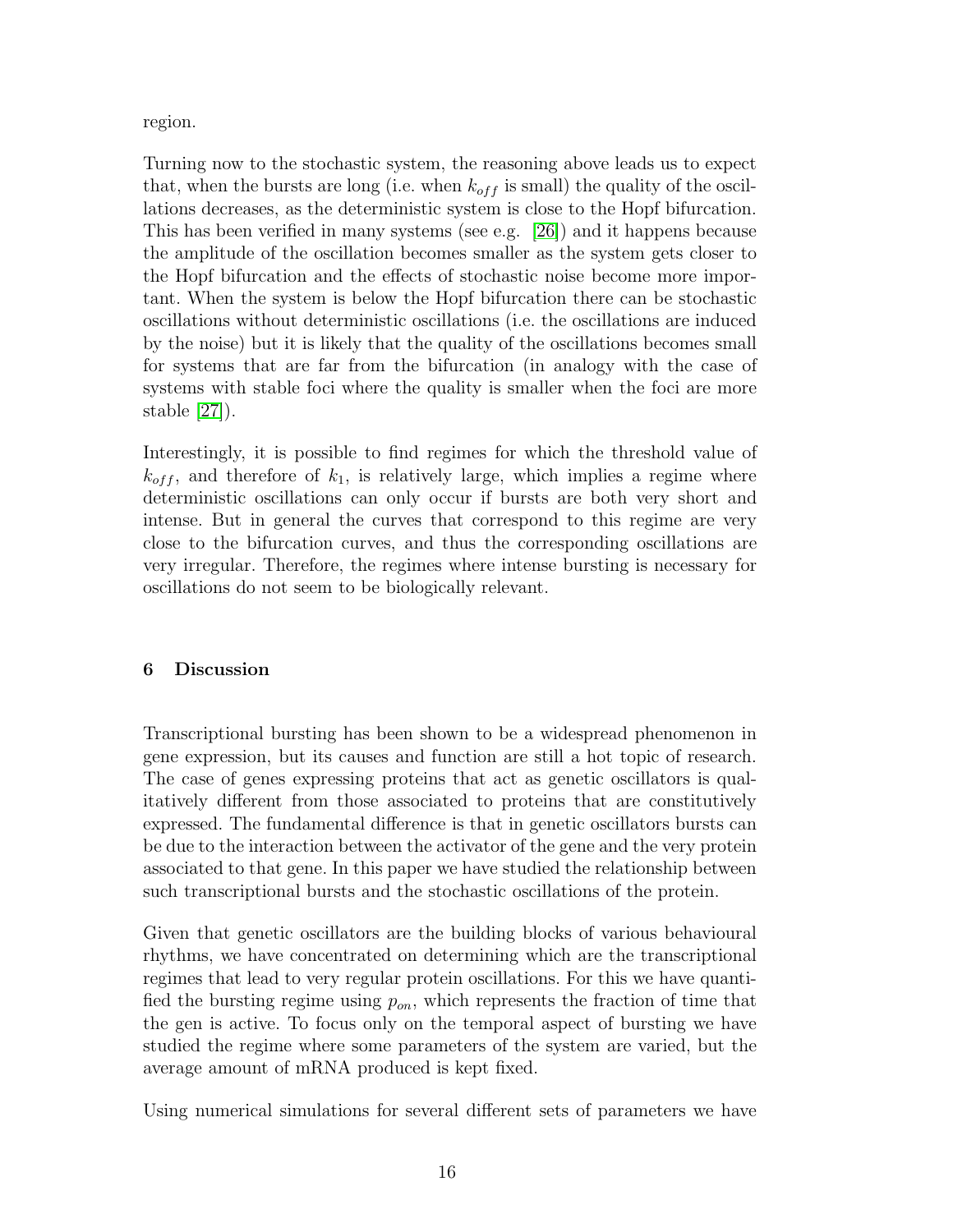

<span id="page-16-0"></span>Fig. 8. Asymptotic stability for deterministic genetic oscillators with three different cooperativities. In the region between the dashed curves the equilibrium is unstable and there is a limit cycle. Outside this region the equilibrium is asymptotically stable. In the region between the full red curves the reduced version of the system is unstable and has a limit cycle. In the region between the lower red line and the black line the system is bistable. The symbols represent the parameters values used in Fig. [4.](#page-9-0) A:  $n = 1$ , parameters corresponding to set 2. B:  $n = 2$ , parameters corresponding to set 2. C:  $n = 3$ , parameters corresponding to set 1.

shown, for genetic oscillators with three different levels of cooperativity, that there is an amount (and an associated intensity) of bursting which is the best in terms of the quality of the stochastic oscillations produced. The best value for  $p_{on}$  is in most cases  $p_{on} \approx 0.1$ , which means that the gene is in the active state approximately 10% of the time. Interestingly, this value is similar to what has been found for many genes, some of them even encoding clock proteins [\[5\]](#page-18-4). Our result implies that long, low-intensity, bursts tend to give very irregular fluctuations, but also that the same happens if the bursts are too short and intense, which is much less intuitively obvious. Using some approximations, we show that this can be at least partially explained by the fluctuations in mRNA copies and burst duration. More specifically, we have shown that what happens is that when  $p_{on}$  decreases, both the variance and the average of the distribution of burst length, and mRNA produced, decrease, but the variance decreases more slowly, thus producing increasingly large fluctuations. Both the simulations and the approximation show that this effect becomes more significant when more steps of cooperativity are added.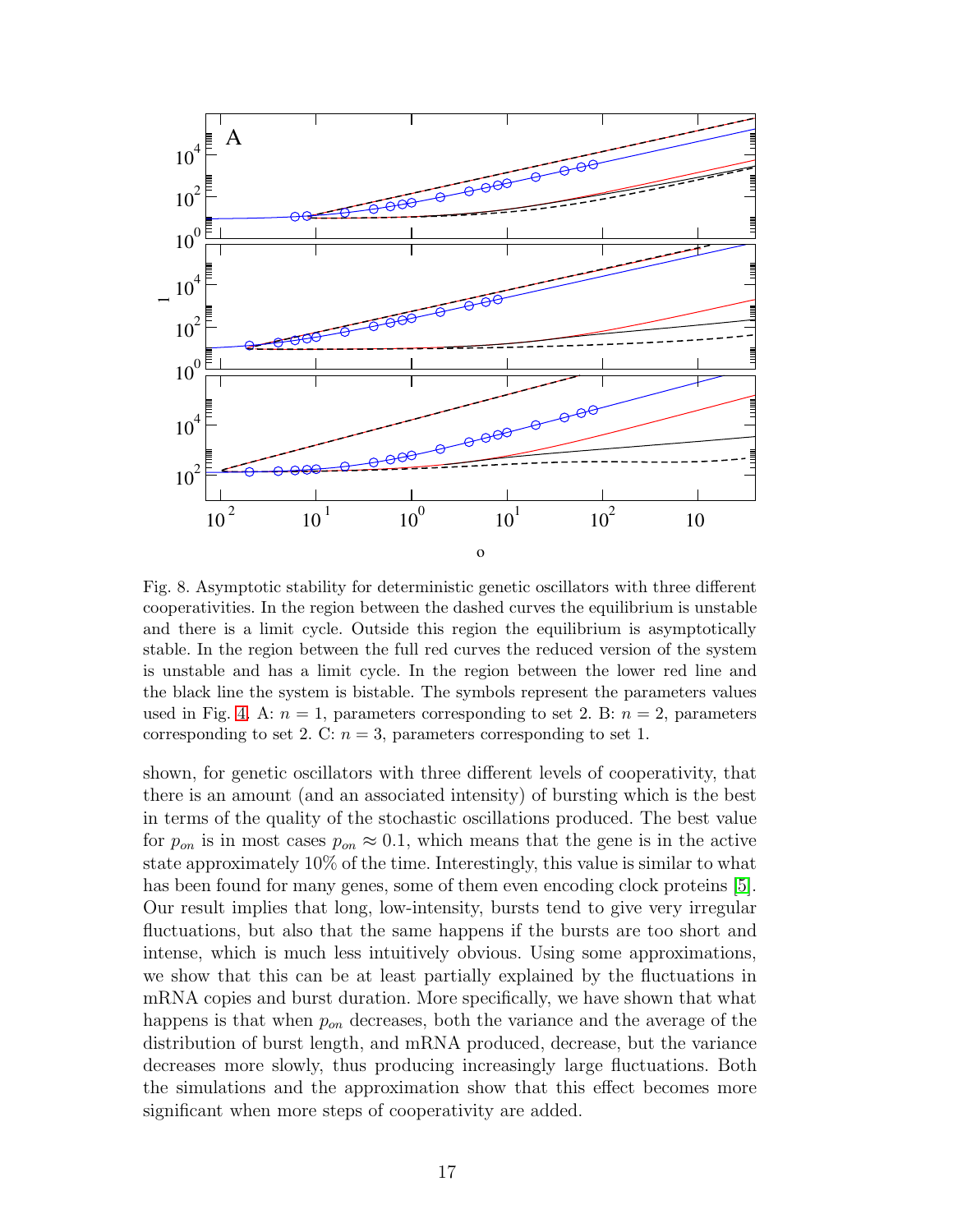The fact that the best quality of the oscillations is reached at a finite value  $p_{on}$  is interesting because this is not what happens when other possibilities for transcription control are considered. For example, it has been shown [\[28](#page-19-13)[,26](#page-19-11)[,29\]](#page-19-14) that if the rate of binding and unbinding are multiplied by the same constant, the quality of the stochastic oscillations is a monotone increasing function of this constant.

The relationship between burstiness and oscillations has also been studied in detail for systems where the oscillation only appear because of the stochastic noise (i.e. noise-induced oscillations) [\[30\]](#page-19-15). There it was found that the influence of burstiness in the quality of oscillations is monotonous, but depending on the system, the quality may be an increasing or a decreasing function of burstiness. Because they provide a fully analytical treatment of many models, the authors consider only models with two species. It would be interesting to see whether for more complex systems the quality can be a non-monotonous function of the burstiness, as in the model analyzed here.

The analysis we provide in this paper is mainly numerical, supplemented with two theoretical approximations for very short and very long bursts, which allows us to suggest that the nonmonotonicity of the quality factor may be the general case for this system. To go beyond this, one should probably perform a theoretical analysis of the effects of perturbations of the limit cycle, along the lines Ref. [\[31\]](#page-19-16). The problem is that the system is much more complicated and has some variables (those related with the gene) that can only take values 0 and 1, which should therefore be given a different treatment in a system size expansion.

We have also shown here that in the case of genes encoding clock (i.e. oscillating proteins), the distribution of burst duration is not necessarily different to the ones observed for genes associated to constitutively expressed proteins. Differences only appear if repression of the gene activators is caused by many copies of the protein.

## Acknowledgements

SR-G acknowledges financial support from ConICET through project PIP 11220120100495.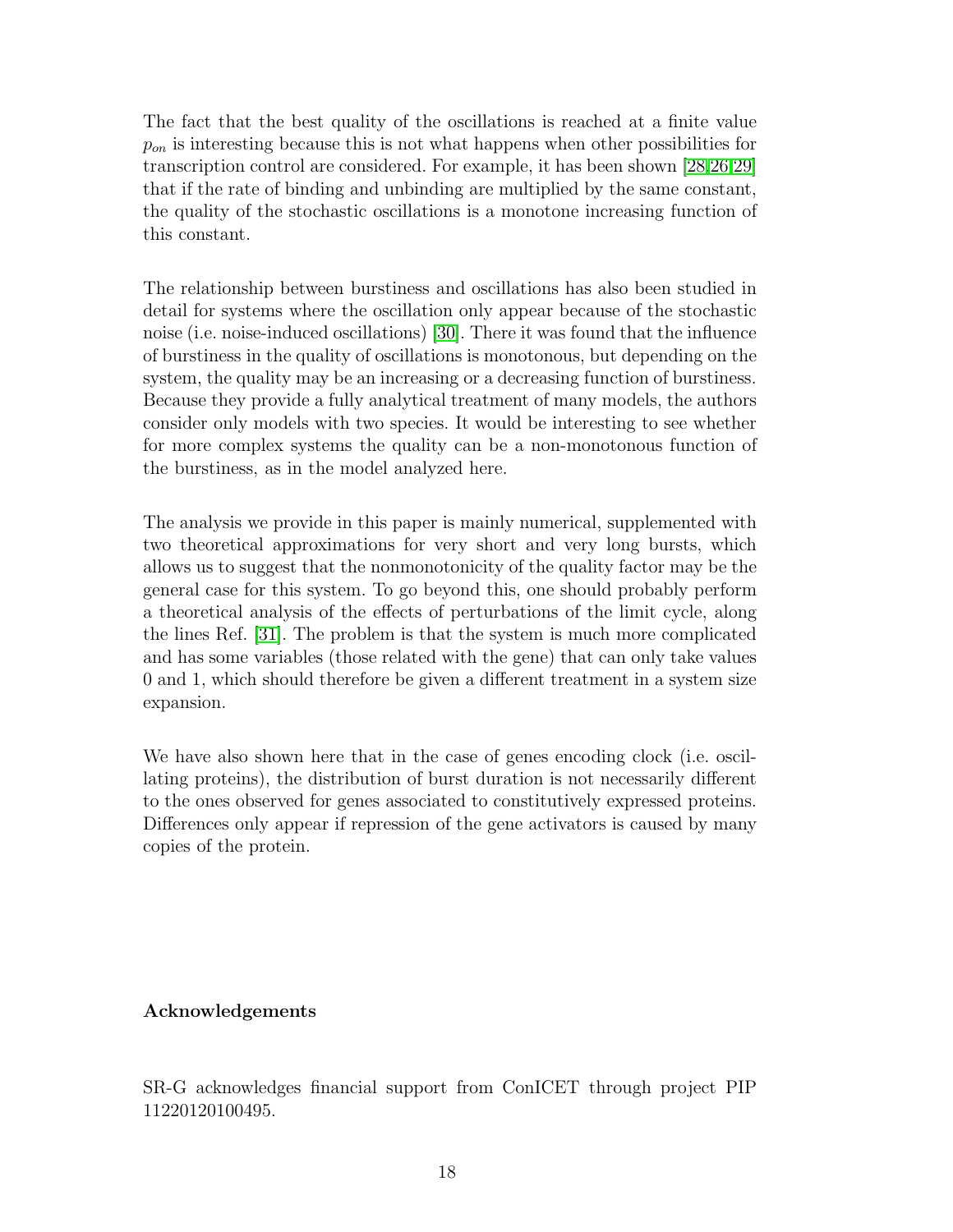## <span id="page-18-0"></span>References

- <span id="page-18-1"></span>[1] A. Raj and A. van Oudenaarden, Nature, Nurture, or Chance: Stochastic gene expression and its consequences, Cell 135, 216-226 (2008).
- [2] A. Becskei, B.B. Kaufmann and A. van Oudenaarden, Contributions of low molecule number and chromosomal positioning to stochastic gene expression, Nature Genetics 37, 937-944 (2005)
- <span id="page-18-3"></span><span id="page-18-2"></span>[3] M.B. Elowitz, A.J. Levine, E.D. Siggia and P.S. Swain, Stochastic Gene Expression in a Single Cell, Science 297, 1183-1186 (2002).
- <span id="page-18-4"></span>[4] A. Raj, C.S. Peskin, D.Y. Tranchina, D. Vargas, and S. Tyagi, Stochastic mRNA Synthesis in Mammalian Cells, PLoS Biology 4, 1707-1719 (2006).
- [5] D.M. Suter, N. Molina, D. Gatfield, K. Schneider, U. Schibler and F. Naef, Mammalian Genes Are Transcribed with Widely Different Bursting Kinetics, Science 332, 472-474 (2011).
- <span id="page-18-6"></span><span id="page-18-5"></span>[6] A. Sanchez, A. and I. Golding, Genetic Determinants and Cellular Constraints in Noisy Gene Expression, Science 342, 1188-1193 (2013).
- [7] M.F. Wernet, E.O. Mazzoni, A. Celik, D.M. Duncan, I. Duncan, and C. Desplan, Stochastic *spineless* expression creates the retinal mosaic for colour vision, Nature 440, 174-180 (2006).
- <span id="page-18-8"></span><span id="page-18-7"></span>[8] H.H. McAdams, and A. Arkin, Stochastic mechanisms in gene expression, Proc. Natl. Acad. Sci. USA 94, 814-819 (1997).
- <span id="page-18-9"></span>[9] Kussell, E. and Leibler, S., 2005, Phenotypic diversity, population growth, and information in a fluctuating environment, Science 309, 2075-2078.
- <span id="page-18-10"></span>[10] M. Acar, J.T. Mettetal, and A. van Oudenaarden, Stochastic switching as a survival strategy in fluctuating environments, Nat. Genet. 40, 471-475 (2008).
- [11] S. Panda, J.B. Hogenesch, and S. Kay, Circadian rhythms from flies to human, Nature 417, 329-335 (2002).
- <span id="page-18-11"></span>[12] R.L. Bar-Or, R. Maya, L.A. Segel, U. Alon, A.J. Levine, and M. Oren, Generation of oscillations by the p53-Mdm2 feedback loop: a theoretical and experimental study, Proc. Natl. Acad. Sci USA 97, 11250-11255 (2000).
- <span id="page-18-12"></span>[13] R.D. Dar, B.S. Razooky, A. Singh, T.V. Trimeloni, J.M. McCollum, C.D. Cox, M.L. Simpson, and L.S. Weinberger, Transcriptional burst frequency and burst size are equally modulated across the human genome, Proc. Natl. Acad. Sci. USA 109, 17454-17459 (2012).
- <span id="page-18-13"></span>[14] D. Ono, K-i Honma, and S. Honma, Circadian and ultradian rhythms of clock gene expression in the suprachiasmatic nucleus of freely moving mice, Scientific Reports 5, 12310 (2015).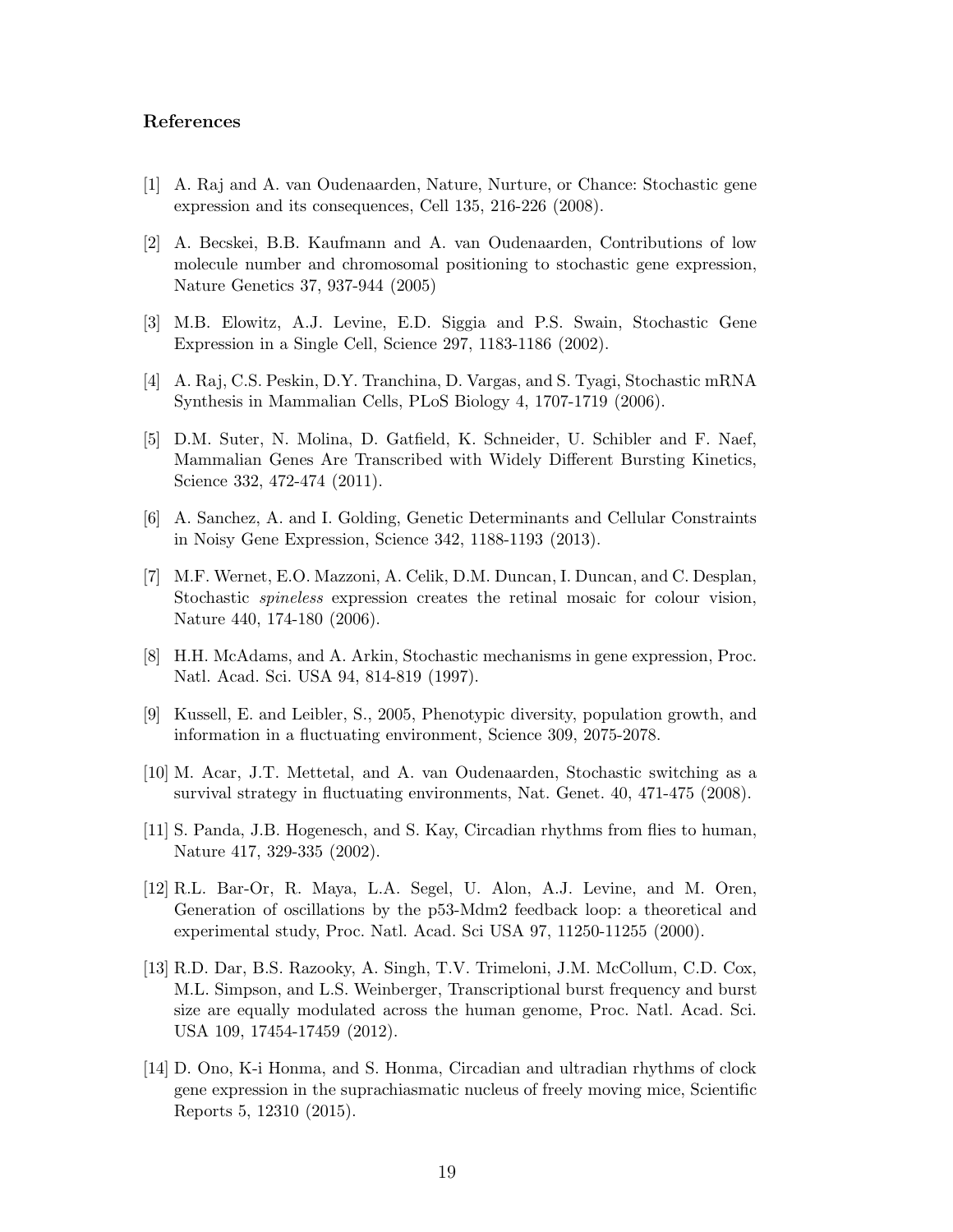- <span id="page-19-0"></span>[15] J.H. Houl, W. Yu, S.M. Dudek, and P. Hardin, Drosophila CLOCK Is Constitutively Expressed in Circadian Oscillator and Nonoscillator Cells, J Biol Rhythms. 21(2): 93103 (2006).
- <span id="page-19-2"></span><span id="page-19-1"></span>[16] A. Goldbeter, A model for circadian oscillations in the *Drosophila* period protein (PER), Proc. R. Soc. London, Ser B, 261, 319 (1995).
- <span id="page-19-3"></span>[17] G. Kurosawa and Y. Iwasa, Saturation of enzyme kinetics in circadian clock models, J Biol Rhythms. 17(6):568-77 (2002).
- [18] D. T. Gillespie, A General Method for Numerically Simulating the Stochastic Time Evolution of Coupled Chemical Reactions, Journal of Computational Physics 22, 403-434 (1976).
- <span id="page-19-5"></span><span id="page-19-4"></span>[19] J.R. Chubb, T. Trcek, S.M. Shenoy and R.H. Singer, Transcriptional pulsing of a developmental gene, Curr Biol. 16(10):1018-25 (2006).
- <span id="page-19-6"></span>[20] D. Gonze, J. Halloy, and A. Goldbeter, Robustness of circadian rhythms with respect to molecular noise, Proc. Natl. Acad. Sci. USA 99 , 673-678 (2002).
- <span id="page-19-8"></span>[21] D. Gonze, J. Halloy, and A. Goldbeter, Emergence of coherent oscillations in stochastic models for circadian rhythms, Physica A 342, 221233 (2004).
- [22] L.A. Segel and M. Slemrod, The quasi-steady-state assumption: a case study in perturbation. SIAM Review 31, 146-177 (1989).
- <span id="page-19-9"></span><span id="page-19-7"></span>[23] R.G. Gallager, Stochastic Processes: Theory for Applications, Cambridge University Press, (2014).
- [24] E. M. Izhikevich, Dynamical Systems in Neuroscience: The Geometry of Excitability and Bursting, Cambridge, Mass: MIT Press (2007).
- <span id="page-19-10"></span>[25] J.D. Murray, Mathematical Biology (Interdisciplinary Applied Mathematics, Volume 17), New York, Springer Verlag (2002).
- <span id="page-19-11"></span>[26] D. Gonze and A. Goldbeter, Circadian Rhythms and molecular noise, Chaos 16, 026110 (2006).
- <span id="page-19-13"></span><span id="page-19-12"></span>[27] A. J. McKane, J. D. Nagy, T. J. Newman, and M. O. Stefanini, Amplified biochemical oscillations in cellular systems, J. Stat. Phys. 128, 165 (2007).
- [28] D.B. Forger and C.S. Peskin, Stochastic simulation of the mammalian circadian clock, Proc. Natl. Acad. Sci. USA 102, 321-324 (2005).
- <span id="page-19-14"></span>[29] R. Nishino, T. Sakaue and H. Nakanishi, Transcription Fluctuation Effects on Biochemical Oscillations, PLoS onE 8(4): e60938 (2013).
- <span id="page-19-15"></span>[30] D.L.K. Toner and R. Grima, Effects of bursty protein production on the noisy oscillatory properties of downstream pathways, Scientific Reports 3, 2438 (2013).
- <span id="page-19-16"></span>[31] D. Gonze, J. Halloy and P. Gaspard, Biochemical clocks and molecular noise: Theoretical study of robustness factors, J. Chem. Phys. 24, 10997-11010 (2002).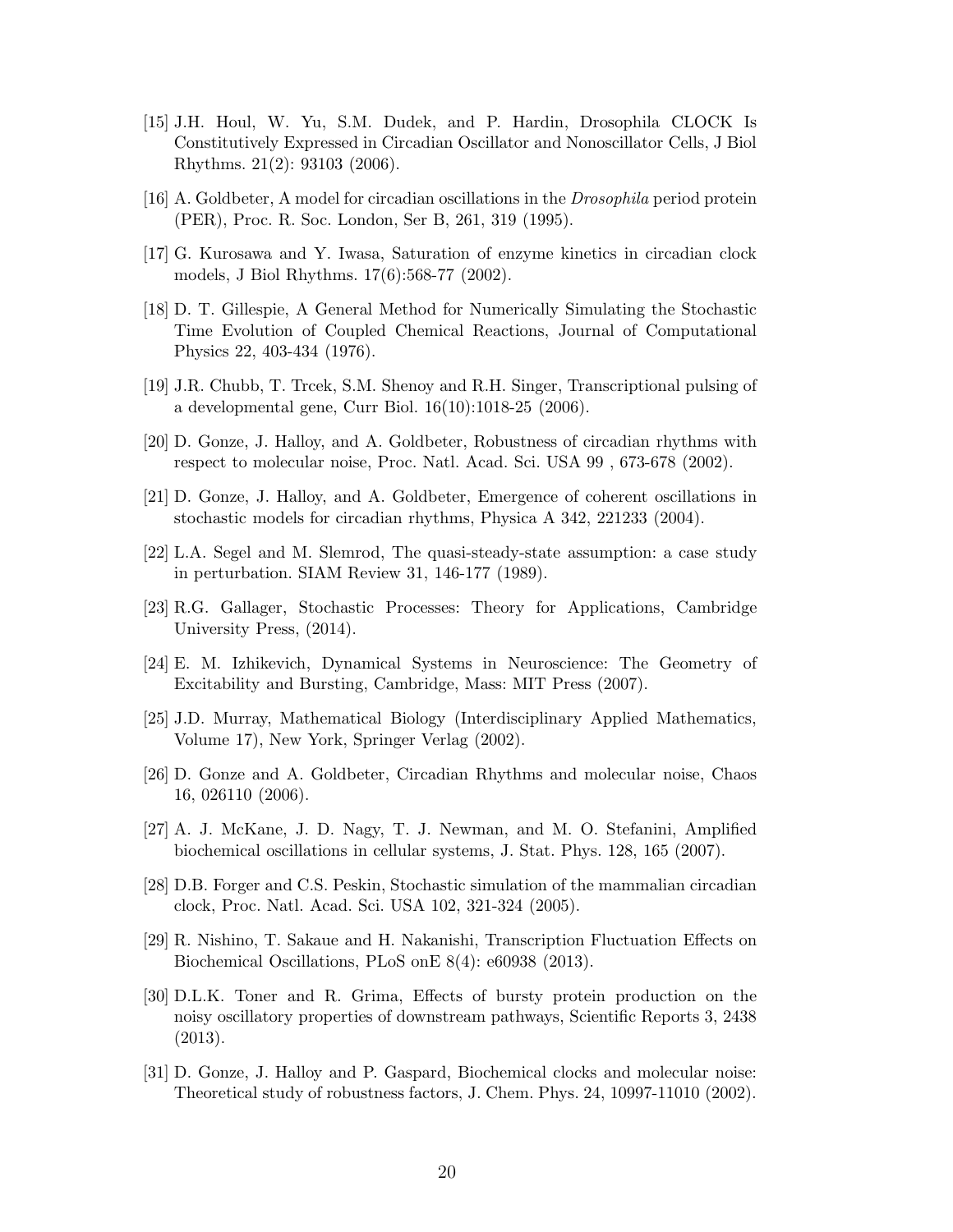# Supplementary Material for Role of transcriptional bursts in cellular oscillations

N. Almeira

Facultad de Matemática, Astronomía, Física y Computación, Universidad *Nacional de C´ordoba, Ciudad Universitaria, C´ordoba, Argentina. Instituto de F´ısica Enrique Gaviola (IFEG-CONICET), Ciudad Universitaria, 5000 C´ordoba, Argentina.*

S. Risau-Gusman

*Centro At´omico Bariloche, 8400 S. C. de Bariloche, Argentina Consejo Nacional de Investigaciones Cient´ıficas y T´ecnicas, Argentina*

*Key words: PACS:*

#### 1 Parameters used in the simulations

For the paper we have performed simulations for three systems of genetic oscillators where it takes n molecules of the protein to repress the activator of the gene. We have simulated systems with  $n = 1$ ,  $n = 2$ , and  $n = 3$ , and in each case we have tested four different sets of parameters. The values of these sets are given in Table 1.

For each set of parameters we have also determined the equilibrium values of mRNA  $(M^*)$ , the two states of the protein  $(P_1^*)$  $P_1^*$  and  $P_2^*$  $2^*$ , and the free enzyme  $(E^*)$ . Using these values, given in Table 2, and Eq.  $(6)$  of the main text, for every value of  $k_{off}$  one can obtain the corresponding value of  $k_1$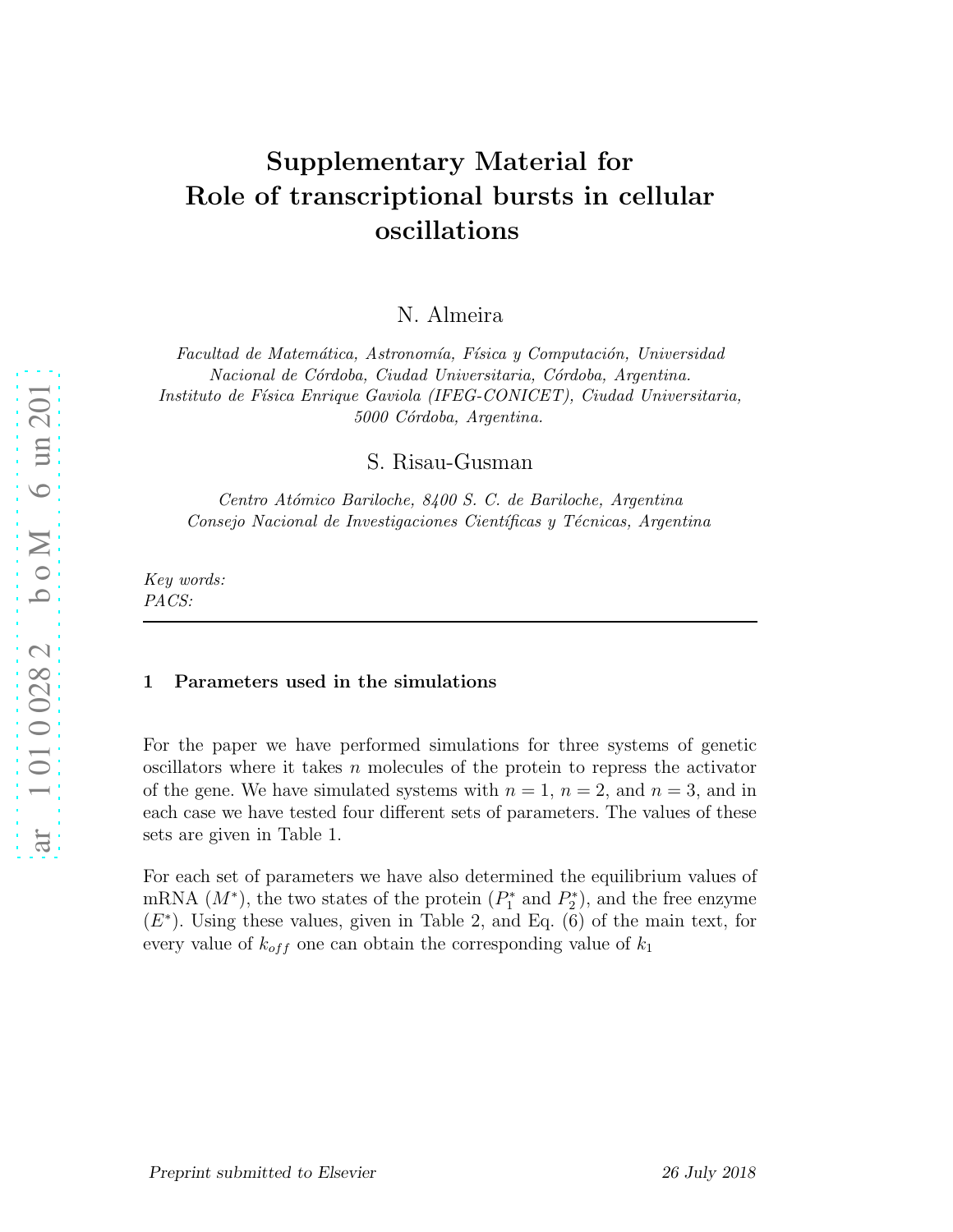|              |           | $k_2$        | $k_3$ | $k_4$          | $k_5$ | $k_{-5}$ | $k_6$ | $k_{on}$ | k <sub>7</sub>           | $k_{-7}$ | $k_8$ | $k_{-8}$ |
|--------------|-----------|--------------|-------|----------------|-------|----------|-------|----------|--------------------------|----------|-------|----------|
| $n=1$        | set 0     | 0.5          | 200.  | 0.5            | 2.    | 0.01     | 5.    | 40.      | -                        | -        | -     |          |
|              | set 1     | 0.5          | 20.   | $0.5\,$        | 2.    | 0.01     | 5.    | 40.      |                          |          |       |          |
|              | set $2\,$ | 0.5          | 40.   | 0.5            | 2.    | 0.01     | 0.666 | 40.      | -                        | -        | -     |          |
|              | set 3     | $\mathbf{1}$ | 20.   | $\overline{2}$ | 2.    | 0.01     | 0.5   | 40.      | $\overline{\phantom{a}}$ | -        | -     | -        |
| $\sqrt{n}=2$ | set 0     | 0.5          | 200.  | 0.5            | 2.    | 0.01     | 5.    | 40.      | 1.                       | 40.      | -     | -        |
|              | set 1     | 0.5          | 20.   | 0.5            | 2.    | 0.01     | 5.    | 40.      | 1.                       | 40.      | -     |          |
|              | set 2     | 0.5          | 40.   | 0.5            | 2.    | 0.01     | 0.666 | 10.      | 1.                       | 40.      | -     |          |
|              | set 3     | $\mathbf{1}$ | 40.   | $\overline{2}$ | 2.    | 0.01     | 0.5   | $\bf 5$  | 1.                       | 40.      | -     |          |
| $\sqrt{n}=3$ | set 0     | 0.5          | 300.  | $\overline{2}$ | 2.    | 0.1      | 5.    | 40.      | 1.                       | 20.      | 1.    | $40\,$   |
|              | set 1     | 0.5          | 20.   | 0.5            | 2.    | 0.01     | 5.    | 40.      | 1.                       | 40.      | 1.    | $40\,$   |
|              | set 2     | 0.5          | 40.   | 0.5            | 2.    | 0.01     | 0.666 | 40.      | 1.                       | 40.      | 1.    | 40       |
|              | set 3     | $\mathbf{1}$ | 40.   | $\overline{2}$ | 2.    | 0.01     | 0.5   | $\bf 5$  | 1.                       | 40.      | 1.    | 40       |

## Table 1

Values of the parameters used in the simulations of the three genetic oscillators, with cooperativities  $n = 1$ ,  $n = 2$  and  $n = 3$ , mentioned in the main text.

|         |       | $M^*$   | $P_1^*$ | $P_2^*$ | $E^*$ |
|---------|-------|---------|---------|---------|-------|
|         | set 0 | 24.94   | 9976.94 | 1084.06 | 2.30  |
| $n=1$   | set 1 | 246.03. | 9841.06 | 155.10  | 15.89 |
|         | set 2 | 16.63   | 1331.09 | 200.41  | 1.69  |
|         | set 3 | 12.46   | 249.28  | 88.37   | 2.88  |
|         | set 0 | 24.97   | 9989.01 | 2276.58 | 1.1   |
| $n=2$   | set 1 | 246.70  | 9868.15 | 187.48  | 13.18 |
|         | set 2 | 16.65   | 1331.99 | 336.15  | 1.00  |
|         | set 3 | 12.42   | 248.42  | 40.04   | 6.33  |
|         | set 0 | 16.62   | 2493.11 | 921.78  | 2.76  |
| $n=3$   | set 1 | 246.8   | 9871.95 | 193.12  | 12.80 |
|         | set 2 | 16.63   | 1330.66 | 336.17  | 1.00  |
|         | set 3 | 12.45   | 248.99  | 63.28   | 4.01  |
| Table 2 |       |         |         |         |       |

Abundances of mRNA, the two states of protein, and the free enzyme, at the equilibrium given by the parameter sets given in Table 1.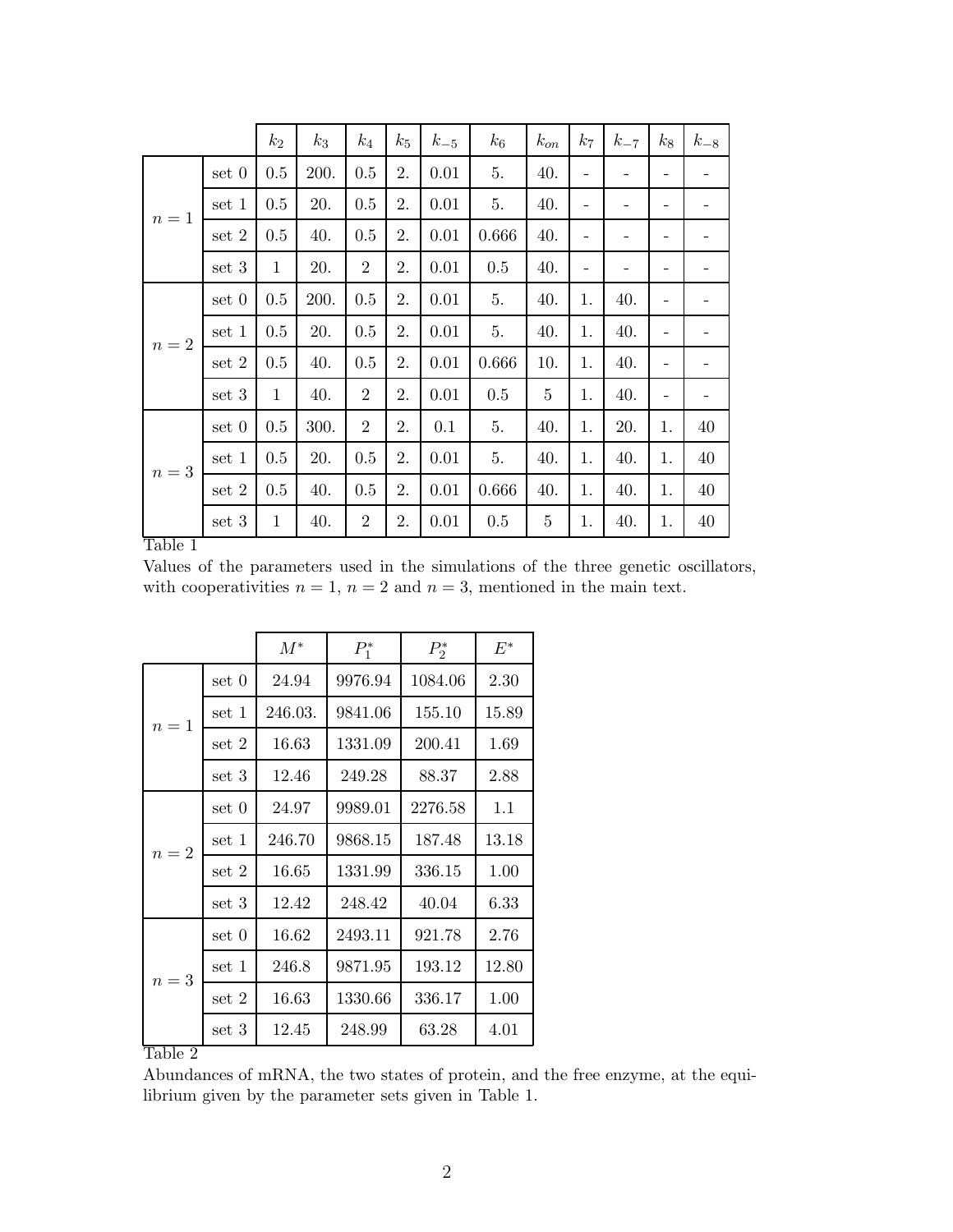## <span id="page-22-0"></span>2 Characterization of the oscillations

As explained in the main text, to characterize the stochastic oscillations of the abundance of the protein  $P_2$  we have chosen to analyze the distribution of time intervals between "minima", loosely defined as the times when the protein copy number reaches its smallest values. The problem with this definition is that when the number of copies of the protein is very low, very rapid fluctuations dominate the dynamics until the number of copies begins to raise again. Thus, we have resorted to the following simple approximation to estimate the position of the minima we are really interested in. First we have recorded the times  $t_i^+$  and  $t_i^-$  at which  $P_2$  crosses the line  $P_2 = N_{P2}$ , coming from above or below that value, respectively. Then we have eliminated very rapid fluctuations by discarding consecutive times with a difference of less than 1 minute. The position of the minima were then approximated as  $(t_i^+ + t_i^-)$  $\binom{1}{i}/2$ . We have typically used  $N_{P2} = 100$  as a threshold, but we have checked that the distributions are practically the same if the threshold is between 50 and 300. In order to see whether the distributions of time intervals between minima obtained are reasonable, we have compared them with the Fourier transform of  $P_2$ . We have checked that in general the peaks of both functions are very close, as Fig. 1 shows.

In order to check that the results of the main text are not an artifact of the method used to characterize the oscillations, we have used two additional methods. In the first one we have performed simulations for each of the tested systems using at least 200 different initial conditions and we have calculated the period of the oscillation in each case, using the discrete Fourier transform. Then we have calculated the CV of the distribution of the periods obtained. The results are shown in Fig. 2.

In the second method we have characterized the oscillations by the relative difference of the period  $P_F$  obtained by taking the discrete Fourier transform of the protein time series, and the period  $P<sub>z</sub>$  given by the average of the distribution of distance between consecutive minima of the protein. Because of finite size effects the abundance does not vanish at all these minima. Fig. 3 shows the values obtained for the quantity  $\Delta = 2|P_F - P_z|/(P_F + P_z)$ , for each set.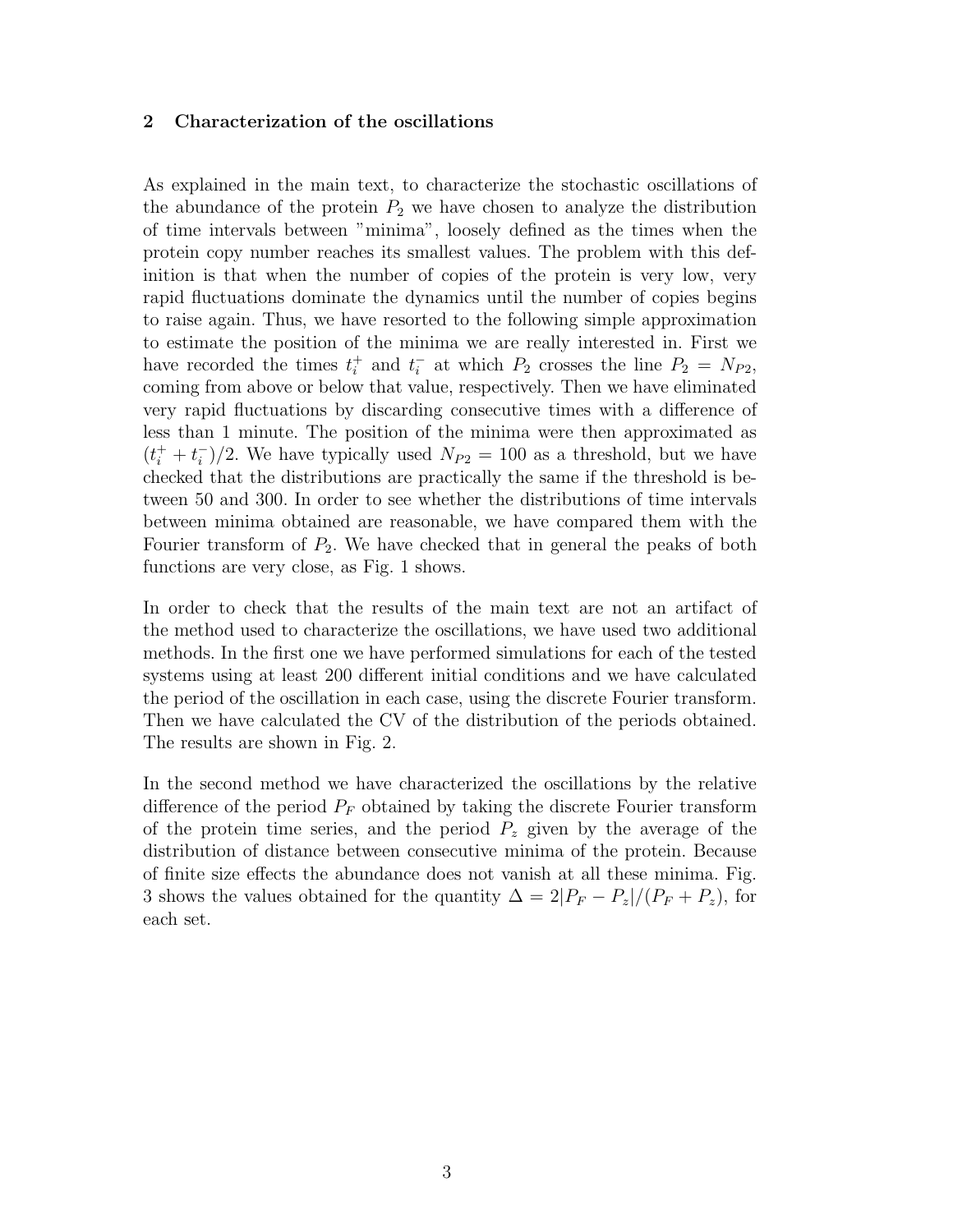

Fig. 1. Distributions of time intervals between minima of  $P_2(t)$  (panels on the left) and discrete Fourier transforms of  $P_2(t)$  (panels on the right) for three different values of  $p_{ON}$ , for a system with  $n = 2$ . The other parameters are as in Set 2 (see Table 1). For the two upper rows we simulated 35000 hours of the system, and for the lowest row of panels we simulated 105000 hours of the system.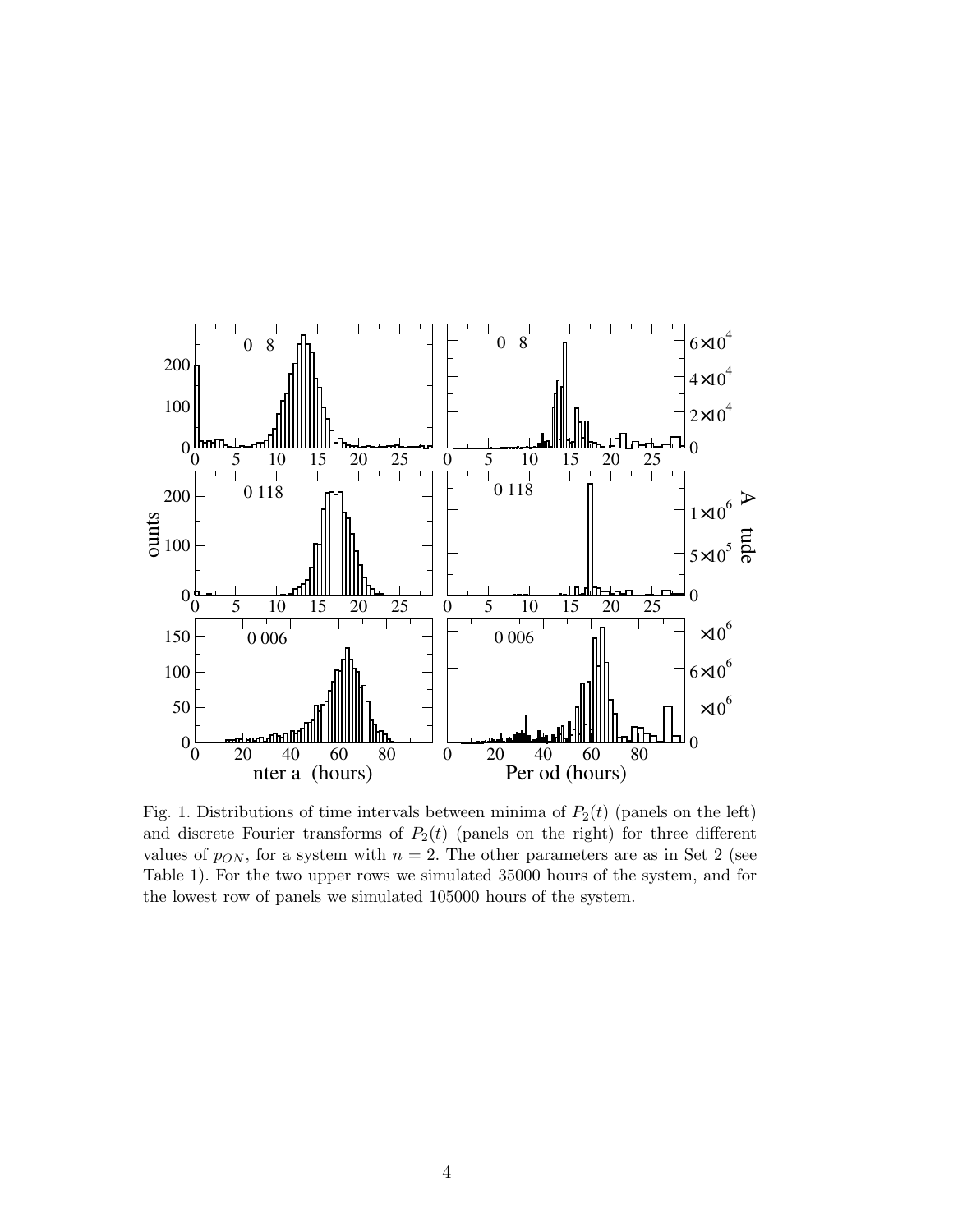

Fig. 2. Coefficient of variation of the discrete Fourier transform of the abundance of the protein  $P_2$ , as function of the fraction of time that the gene spends in the active state, for 4 different sets of parameters (see Table 1) in systems with different degrees of cooperativity. A:  $n = 1$ , B:  $n = 2$ , C:  $n = 3$ .